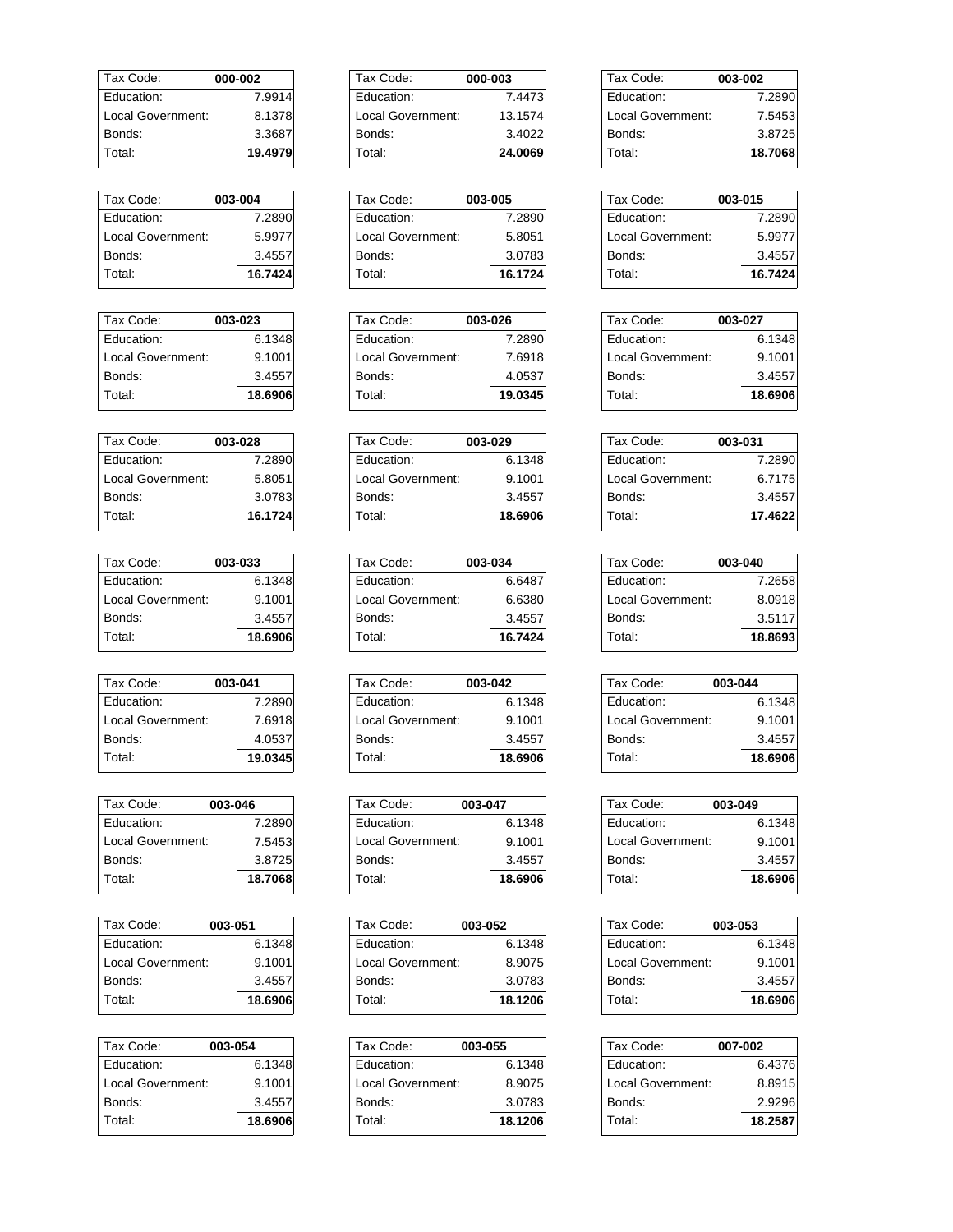| Tax Code:         | 007-003 |
|-------------------|---------|
| <b>Education:</b> | 6.7601  |
| Local Government: | 7.1393  |
| Bonds:            | 2.9342  |
| Total:            | 16.8336 |

| Tax Code:         | 007-009 |
|-------------------|---------|
| Education:        | 6.7601  |
| Local Government: | 7.5411  |
| Bonds:            | 3.4131  |
| Total:            | 17.7143 |

| Tax Code:         | 007-019 |
|-------------------|---------|
| Education:        | 6.7601  |
| Local Government: | 6.7553  |
| Bonds:            | 2.9963  |
| Total:            | 16.5117 |

| Tax Code:         | 007-022 |
|-------------------|---------|
| Education:        | 6.7601  |
| Local Government: | 6.8393  |
| Bonds:            | 2.8552  |
| Total:            | 16.4546 |

| 007-027 |
|---------|
| 6.7601  |
| 6.7973  |
| 2.8552  |
| 16.4126 |
|         |

| Tax Code:         | 007-049 |
|-------------------|---------|
| <b>Education:</b> | 6.7601  |
| Local Government: | 6.2242  |
| Bonds:            | 2.8552  |
| Total:            | 15.8395 |

| Tax Code:         | 007-057 |
|-------------------|---------|
| Education:        | 6.4376  |
| Local Government: | 8.9335  |
| Bonds:            | 2.9296  |
| Total:            | 18.3007 |

| Tax Code:         | 007-068 |
|-------------------|---------|
| Fducation:        | 7.0313  |
| Local Government: | 6.7175  |
| Bonds:            | 2.7782  |
| Total:            | 16.5270 |

| Tax Code:         | 007-075 |
|-------------------|---------|
| Education:        | 6.7259  |
| Local Government: | 8.8622  |
| Bonds:            | 2.7279  |
| Total:            | 18.3160 |
|                   |         |

| Tax Code:         | 007-005 |
|-------------------|---------|
| Education:        | 6.7601  |
| Local Government: | 6.2242  |
| Bonds:            | 2.8552  |
| Total:            | 15.8395 |

| Tax Code:         | 007-016 |
|-------------------|---------|
| Education:        | 6.7601  |
| Local Government: | 5.9935  |
| Bonds:            | 2.9963  |
| Total:            | 15.7499 |

| Tax Code:         | 007-020 |
|-------------------|---------|
| Education:        | 6.7601  |
| Local Government: | 6.8393  |
| Bonds:            | 2.8552  |
| Total:            | 16.4546 |

| Tax Code:         | 007-023 |
|-------------------|---------|
| Education:        | 6.7601  |
| Local Government: | 6.7553  |
| Bonds:            | 2.9963  |
| Total:            | 16.5117 |

| Tax Code:         | 007-044 |
|-------------------|---------|
| Education:        | 6.7601  |
| Local Government: | 6.0355  |
| Bonds:            | 2.9963  |
| Total:            | 15.7919 |

| Tax Code:         | 007-050 |
|-------------------|---------|
| Education:        | 6.4376  |
| Local Government: | 8.8915  |
| Bonds:            | 2.9296  |
| Total:            | 18.2587 |

| Tax Code:         | 007-058 |
|-------------------|---------|
| Fducation:        | 6.4376  |
| Local Government: | 8.9335  |
| Bonds:            | 2.9296  |
| Total:            | 18.3007 |
|                   |         |

| Tax Code:         | 007-069 |
|-------------------|---------|
| Education:        | 7.0313  |
| Local Government: | 5.9977  |
| Bonds:            | 2.7782  |
| Total:            | 15.8072 |

| Tax Code:         | 007-076 |
|-------------------|---------|
| Education:        | 6.7259  |
| Local Government: | 8.8622  |
| Bonds:            | 2.7279  |
| Total:            | 18.3160 |

| Tax Code:         | 007-008 |
|-------------------|---------|
| Education:        | 6.7601  |
| Local Government: | 6.7973  |
| Bonds:            | 2.8552  |
| Total:            | 16.4126 |

| Tax Code:         | 007-017 |
|-------------------|---------|
| Education:        | 6.7601  |
| Local Government: | 6.8393  |
| Bonds:            | 2.8552  |
| Total:            | 16.4546 |

| Tax Code:         | 007-021 |
|-------------------|---------|
| Education:        | 6.4376  |
| Local Government: | 8.9335  |
| Bonds:            | 2.9296  |
| Total:            | 18.3007 |

| Tax Code:         | 007-024 |
|-------------------|---------|
| Education:        | 6.7601  |
| Local Government: | 6.8393  |
| Bonds:            | 2.8552  |
| Total:            | 16.4546 |

| Tax Code:         | 007-045 |
|-------------------|---------|
| Education:        | 6.7601  |
| Local Government: | 6.1195  |
| Bonds:            | 2.8552  |
| Total:            | 15.7348 |

| Tax Code:         | 007-055 |
|-------------------|---------|
| Education:        | 6.7339  |
| Local Government: | 12.5533 |
| Bonds:            | 3.1826  |
| Total:            | 22.4698 |
|                   |         |

| Tax Code:         | 007-059 |
|-------------------|---------|
| Education:        | 6.7601  |
| Local Government: | 6.7553  |
| Bonds:            | 2.9963  |
| Total:            | 16.5117 |

| Tax Code:         | 007-074 |
|-------------------|---------|
| Education:        | 6.7601  |
| Local Government: | 7.7296  |
| Bonds:            | 3.5943  |
| Total:            | 18.0840 |
|                   |         |

| Tax Code:         | 007-077 |
|-------------------|---------|
| Education:        | 6.4376  |
| Local Government: | 8.9335  |
| Bonds:            | 2.9296  |
| Total:            | 18.3007 |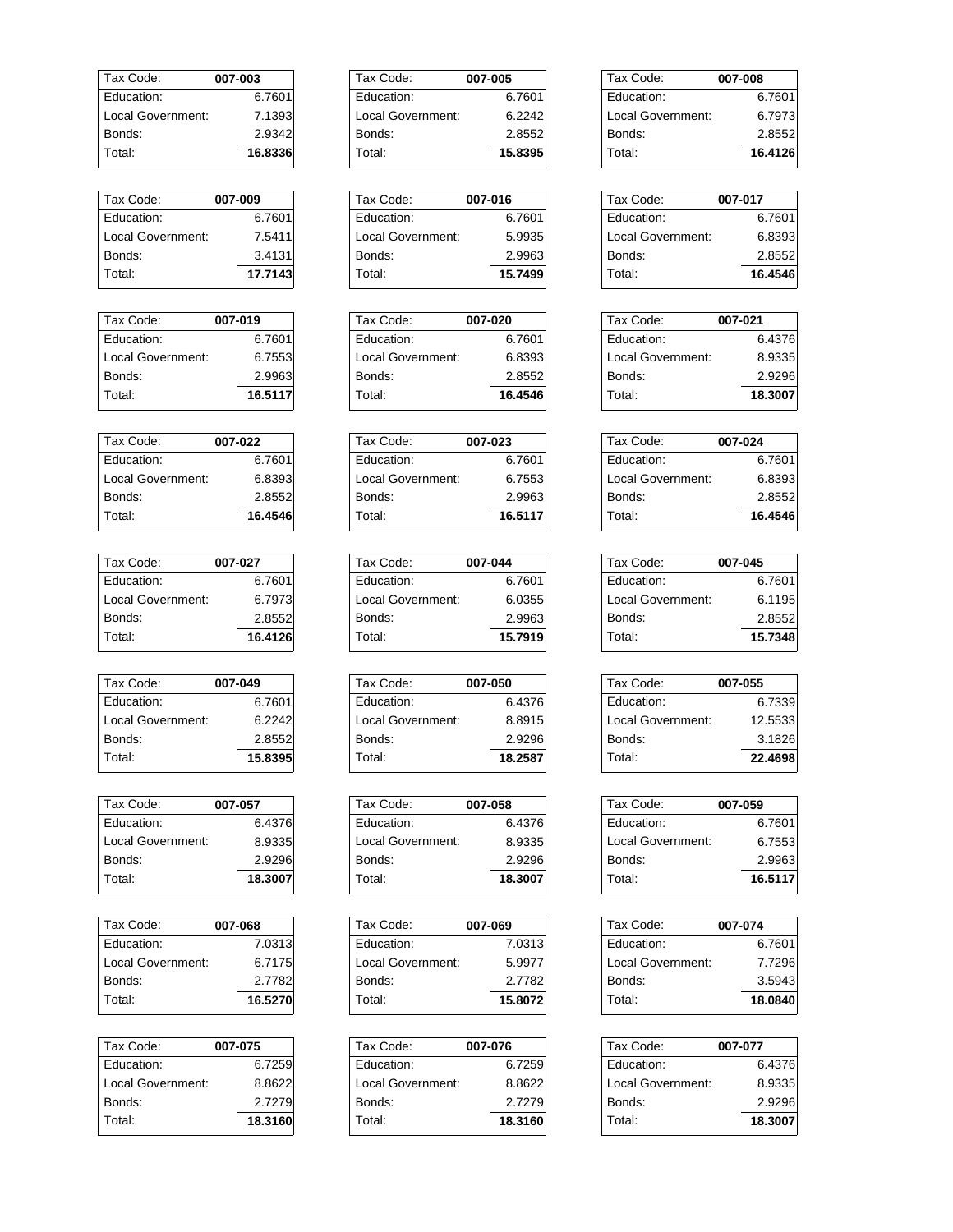| Tax Code:         | 007-078 |
|-------------------|---------|
| Fducation:        | 6.4376  |
| Local Government: | 8.8915  |
| Bonds:            | 2.9296  |
| Total:            | 18.2587 |

| Tax Code:         | 007-085 |
|-------------------|---------|
| Fducation:        | 6.4376  |
| Local Government: | 8.9335  |
| Bonds:            | 2.9296  |
| Total:            | 18.3007 |

| Tax Code:         | 007-090 |
|-------------------|---------|
| Fducation:        | 6.7601  |
| Local Government: | 6.2242  |
| Bonds:            | 2.8552  |
| Total:            | 15.8395 |

| Tax Code:          | 007-093 |
|--------------------|---------|
| Fducation:         | 6.4376  |
| I ocal Government: | 8.9335  |
| Bonds:             | 2.9296  |
| Total:             | 18.3007 |

| 007-096                     |
|-----------------------------|
| 6.4376                      |
| 8.8915<br>Local Government: |
| 2.9296                      |
| 18.2587                     |
|                             |

| Tax Code:         | 012-017 |
|-------------------|---------|
| Education:        | 7.2576  |
| Local Government: | 9.4206  |
| Bonds:            | 2.9296  |
| Total:            | 19.6078 |

| Tax Code:          | 012-047 |
|--------------------|---------|
| Education:         | 7.3237  |
| I ocal Government: | 7.7787  |
| Bonds:             | 3.0086  |
| Total:             | 18.1110 |
|                    |         |

| Tax Code:         | 012-057 |
|-------------------|---------|
| Fducation:        | 7.3237  |
| Local Government: | 7.7787  |
| Bonds:            | 3.0086  |
| Total:            | 18.1110 |

| Tax Code:         | 012-080 |
|-------------------|---------|
| Education:        | 7.3237  |
| Local Government: | 6.3281  |
| Bonds:            | 2.6312  |
| Total:            | 16.2830 |
|                   |         |

| Tax Code:         | 007-083 |
|-------------------|---------|
| Education:        | 6.4376  |
| Local Government: | 8.8915  |
| Bonds:            | 2.9296  |
| Total:            | 18.2587 |

| Tax Code:         | 007-087 |
|-------------------|---------|
| Education:        | 7.0313  |
| Local Government: | 6.7175  |
| Bonds:            | 2.7782  |
| Total:            | 16.5270 |

| Tax Code:         | 007-091 |
|-------------------|---------|
| Education:        | 6.7601  |
| Local Government: | 5.9935  |
| Bonds:            | 2.9963  |
| Total:            | 15.7499 |

| Tax Code:         | 007-094 |
|-------------------|---------|
| Education:        | 6.4376  |
| Local Government: | 8.9335  |
| Bonds:            | 2.9296  |
| Total:            | 18.3007 |

| Tax Code:         | 007-097 |
|-------------------|---------|
| Education:        | 6.4376  |
| Local Government: | 8.9335  |
| Bonds:            | 2.9296  |
| Total:            | 18.3007 |

| Tax Code:         | 012-019 |
|-------------------|---------|
| Education:        | 7.3237  |
| Local Government: | 12.5682 |
| Bonds:            | 3.2751  |
| Total:            | 23.1670 |

| Tax Code:         | 012-051 |
|-------------------|---------|
| Fducation:        | 7.3237  |
| Local Government: | 7.7787  |
| Bonds:            | 3.0086  |
| Total:            | 18.1110 |

| Tax Code:         | 012-058 |
|-------------------|---------|
| Education:        | 7.3237  |
| Local Government: | 7.7787  |
| Bonds:            | 3.0086  |
| Total:            | 18.1110 |

| Tax Code:         | 012-081 |
|-------------------|---------|
| Education:        | 7.3237  |
| Local Government: | 7.0589  |
| Bonds:            | 3.0086  |
| Total:            | 17.3912 |

| Tax Code:         | 007-084 |
|-------------------|---------|
| Education:        | 6.7601  |
| Local Government: | 6.2242  |
| Bonds:            | 2.8552  |
| Total:            | 15.8395 |

| 007-089 |
|---------|
| 6.7601  |
| 6.7133  |
| 2.9963  |
| 16.4697 |
|         |

| Tax Code:         | 007-092 |
|-------------------|---------|
| Education:        | 7.0313  |
| Local Government: | 5.9977  |
| Bonds:            | 2.7782  |
| Total:            | 15,8072 |

| Tax Code:         | 007-095 |
|-------------------|---------|
| Education:        | 6.4376  |
| Local Government: | 8.9335  |
| Bonds:            | 2.9296  |
| Total:            | 18.3007 |

| Tax Code:         | 012-002 |
|-------------------|---------|
| Education:        | 7.2473  |
| Local Government: | 10.6996 |
| Bonds:            | 3.3663  |
| Total:            | 21.3132 |

| Tax Code:         | 012-045 |
|-------------------|---------|
| Education:        | 7.3237  |
| Local Government: | 7.0589  |
| Bonds:            | 3.0086  |
| Total:            | 17.3912 |
|                   |         |

| Tax Code:         | 012-054 |
|-------------------|---------|
| Education:        | 7.3237  |
| Local Government: | 7.7787  |
| Bonds:            | 3.0086  |
| Total:            | 18.1110 |

| Tax Code:         | 012-073 |
|-------------------|---------|
| Education:        | 7.3237  |
| Local Government: | 7.7787  |
| Bonds:            | 3.0086  |
| Total:            | 18.1110 |
|                   |         |

| 012-083 |
|---------|
| 7.3237  |
| 7.0589  |
| 3.0086  |
| 17.3912 |
|         |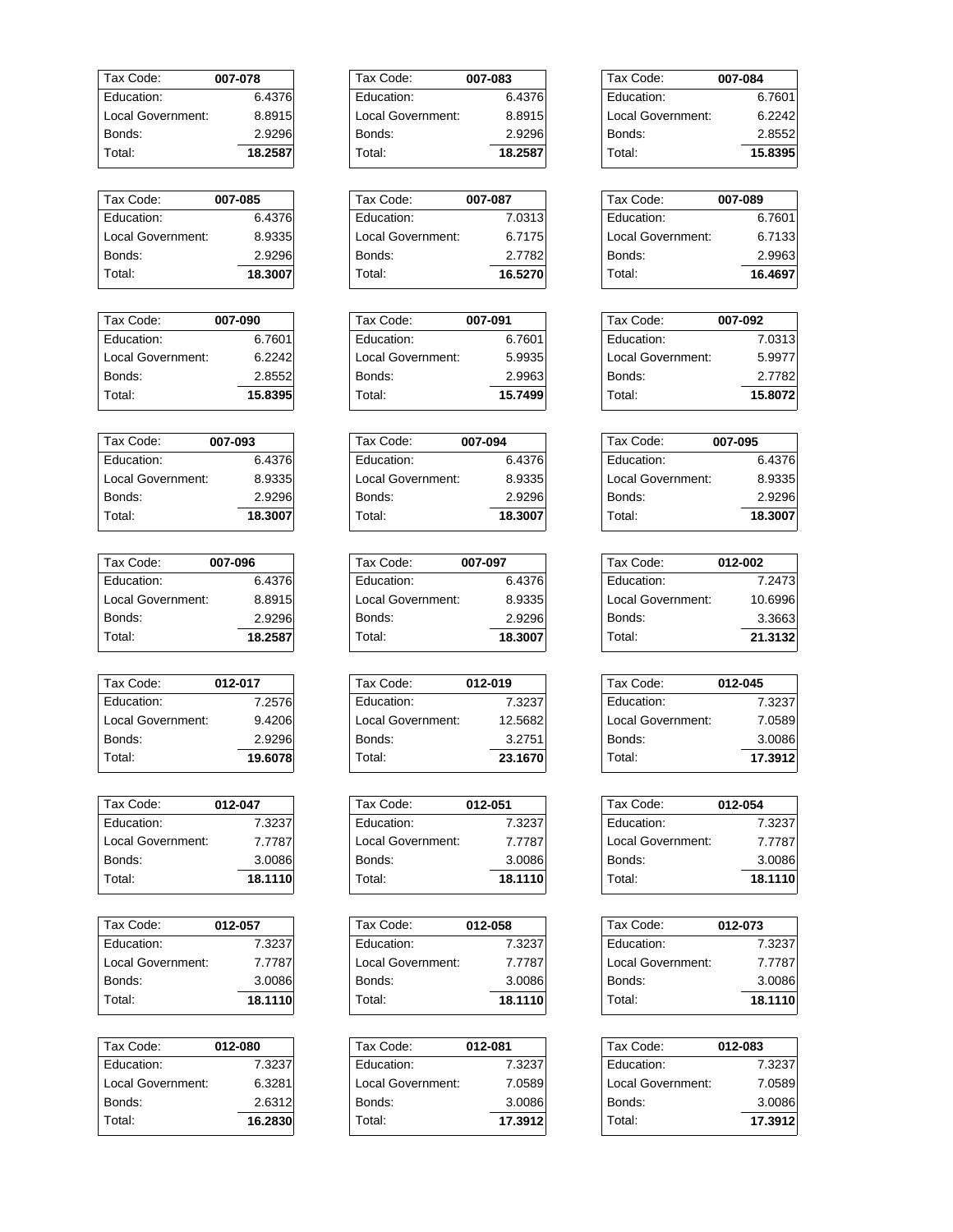| Tax Code:         | 012-088 |
|-------------------|---------|
| Education:        | 7.3237  |
| Local Government: | 6.3281  |
| Bonds:            | 2.6312  |
| Total:            | 16.2830 |

| Tax Code:         | 012-092 |
|-------------------|---------|
| Education:        | 7.3237  |
| Local Government: | 6.3281  |
| Bonds:            | 2.6312  |
| Total:            | 16.2830 |

| Tax Code:         | 012-103 |
|-------------------|---------|
| Fducation:        | 7.3237  |
| Local Government: | 7.0589  |
| Bonds:            | 3.0086  |
| Total:            | 17.3912 |

| Tax Code:         | 012-130 |
|-------------------|---------|
| <b>Education:</b> | 7.3237  |
| Local Government: | 6.7931  |
| Bonds:            | 3.0086  |
| Total:            | 17.1254 |

| Tax Code:          | 012-151 |
|--------------------|---------|
| Fducation:         | 7.3237  |
| I ocal Government: | 6.5207  |
| Bonds:             | 3.0086  |
| Total:             | 16.8530 |

| Tax Code:         | 012-158 |
|-------------------|---------|
| Education:        | 7.1313  |
| Local Government: | 8.7317  |
| Bonds:            | 3.0086  |
| Total:            | 18.8716 |

| 012-166 |
|---------|
| 7.3237  |
| 7.7787  |
| 3.0086  |
| 18.1110 |
|         |

| Tax Code:          | 012-172 |
|--------------------|---------|
| Fducation:         | 7.3237  |
| I ocal Government: | 7.7787  |
| Bonds:             | 3.0086  |
| Total:             | 18.1110 |

| Tax Code:         | 012-184 |
|-------------------|---------|
| Education:        | 7.3237  |
| Local Government: | 6.5207  |
| Bonds:            | 3.0086  |
| Total:            | 16.8530 |
|                   |         |

| Tax Code:         | 012-089 |
|-------------------|---------|
| Education:        | 7.3237  |
| Local Government: | 6.3281  |
| Bonds:            | 2.6312  |
| Total:            | 16.2830 |

| Tax Code:         | 012-093 |
|-------------------|---------|
| Education:        | 7.3237  |
| Local Government: | 7.0589  |
| Bonds:            | 3.0086  |
| Total:            | 17.3912 |

| Tax Code:         | 012-115 |
|-------------------|---------|
| Education:        | 7.3237  |
| Local Government: | 6.5207  |
| Bonds:            | 3.0086  |
| Total:            | 16.8530 |

| Tax Code:         | 012-133 |
|-------------------|---------|
| Education:        | 7.2473  |
| Local Government: | 10.6996 |
| Bonds:            | 3.3663  |
| Total:            | 21.3132 |

| Tax Code:         | 012-152 |
|-------------------|---------|
| Education:        | 7.3237  |
| Local Government: | 6.5207  |
| Bonds:            | 3.0086  |
| Total:            | 16.8530 |

| Tax Code:         | 012-162 |
|-------------------|---------|
| Education:        | 7.3237  |
| Local Government: | 6.3281  |
| Bonds:            | 2.6312  |
| Total:            | 16.2830 |

| Tax Code:         | 012-169 |
|-------------------|---------|
| Fducation:        | 7.3237  |
| Local Government: | 7.7787  |
| Bonds:            | 3.0086  |
| Total:            | 18.1110 |

| Tax Code:         | 012-173 |
|-------------------|---------|
| Education:        | 7.3237  |
| Local Government: | 7.7787  |
| Bonds:            | 3.0086  |
| Total:            | 18.1110 |

| Tax Code:         | 012-188 |
|-------------------|---------|
| Education:        | 7.1313  |
| Local Government: | 8.7317  |
| Bonds:            | 3.0086  |
| Total:            | 18.8716 |

| Tax Code:         | 012-091 |
|-------------------|---------|
| Education:        | 7.3237  |
| Local Government: | 6.3281  |
| Bonds:            | 2.6312  |
| Total:            | 16.2830 |

| Tax Code:         | 012-094 |
|-------------------|---------|
| Education:        | 7.3237  |
| Local Government: | 7.7787  |
| Bonds:            | 3.0086  |
| Total:            | 18.1110 |
|                   |         |

| Tax Code:         | 012-118 |
|-------------------|---------|
| Education:        | 7.2473  |
| Local Government: | 10.6996 |
| Bonds:            | 3.3663  |
| Total:            | 21.3132 |

| Tax Code:         | 012-149 |
|-------------------|---------|
| Education:        | 7.1313  |
| Local Government: | 8.7317  |
| Bonds:            | 3.0086  |
| Total:            | 18.8716 |

| Tax Code:         | 012-153 |
|-------------------|---------|
| Education:        | 7.3237  |
| Local Government: | 6.5207  |
| Bonds:            | 3.0086  |
| Total:            | 16.8530 |

| Tax Code:         | 012-163 |
|-------------------|---------|
| Education:        | 7.3237  |
| Local Government: | 6.3281  |
| Bonds:            | 2.6312  |
| Total:            | 16.2830 |
|                   |         |

| Tax Code:         | 012-171 |
|-------------------|---------|
| Education:        | 7.3237  |
| Local Government: | 7.7787  |
| Bonds:            | 3.0086  |
| Total:            | 18.1110 |

| Tax Code:         | 012-183 |
|-------------------|---------|
| Education:        | 7.3237  |
| Local Government: | 12.5682 |
| Bonds:            | 3.2751  |
| Total:            | 23.1670 |
|                   |         |

| Tax Code:         | 012-194 |
|-------------------|---------|
| Education:        | 7.1313  |
| Local Government: | 8.7317  |
| Bonds:            | 3.0086  |
| Total:            | 18.8716 |
|                   |         |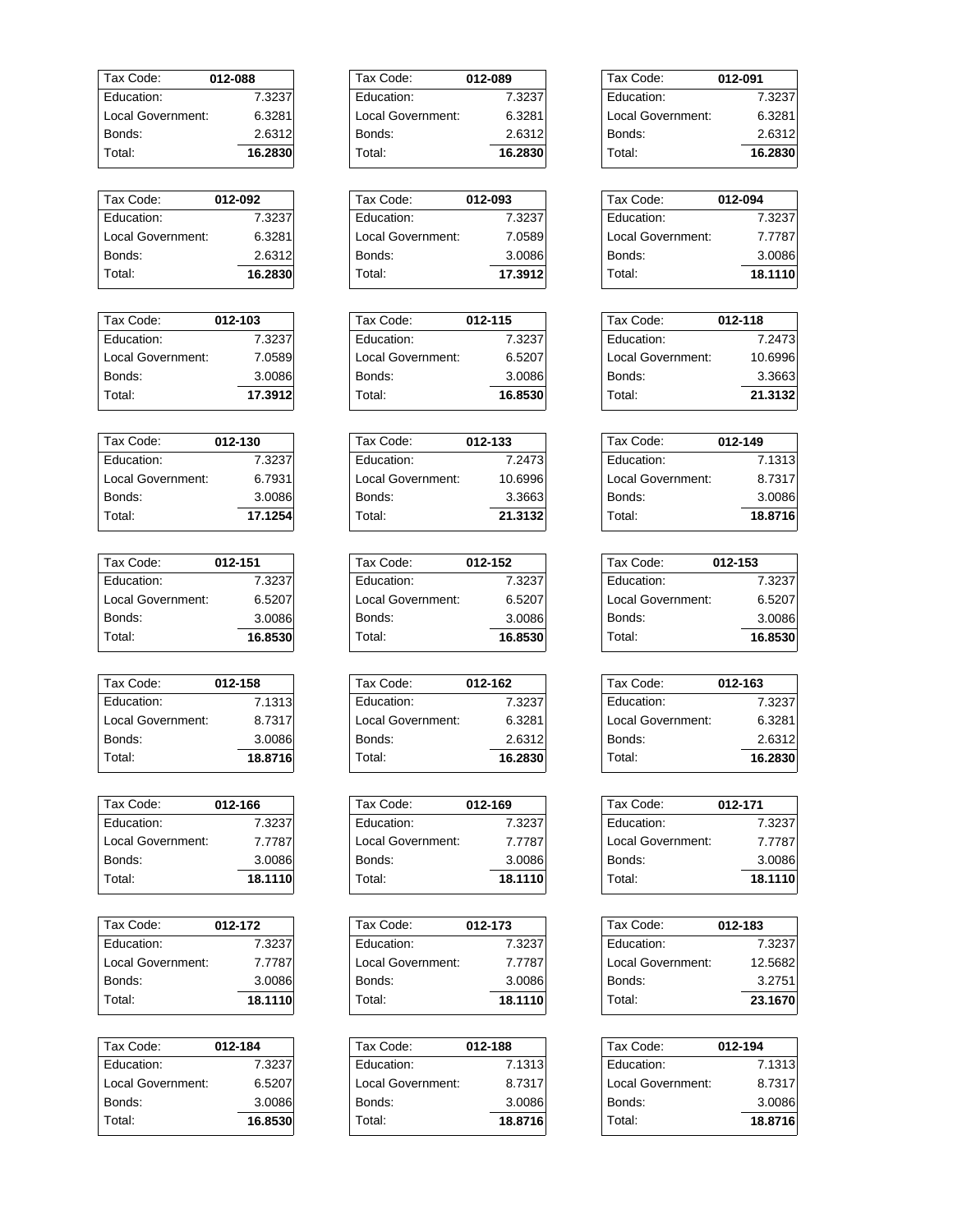| Tax Code:         | 012-195 |
|-------------------|---------|
| Fducation:        | 7.1313  |
| Local Government: | 8.7317  |
| Bonds:            | 3.0086  |
| Total:            | 18.8716 |

| Tax Code:         | 012-201 |
|-------------------|---------|
| Education:        | 7.3237  |
| Local Government: | 6.3281  |
| Bonds:            | 2.6312  |
| Total:            | 16.2830 |

| Tax Code:         | 012-214 |
|-------------------|---------|
| Education:        | 7.3237  |
| Local Government: | 6.3281  |
| Bonds:            | 2.6312  |
| Total:            | 16.2830 |

| Tax Code:         | 012-217 |
|-------------------|---------|
| <b>Education:</b> | 7.3237  |
| Local Government: | 6.5207  |
| Bonds:            | 3.0086  |
| Total:            | 16.8530 |

| Tax Code:         | 012-221 |
|-------------------|---------|
| Fducation:        | 7.3237  |
| Local Government: | 7.0589  |
| Bonds:            | 3.0086  |
| Total:            | 17.3912 |

| Tax Code:         | 012-226 |
|-------------------|---------|
| <b>Education:</b> | 7.3237  |
| Local Government: | 7.0589  |
| Bonds:            | 3.0086  |
| Total:            | 17.3912 |

| 012-230 |
|---------|
| 7.3237  |
| 7.7787  |
| 3.0086  |
| 18.1110 |
|         |

| Tax Code:         | 012-236 |
|-------------------|---------|
| Education:        | 7.1313  |
| Local Government: | 8.7317  |
| Bonds:            | 3.0086  |
| Total:            | 18.8716 |

| Tax Code:         | 012-239 |
|-------------------|---------|
| Education:        | 7.3237  |
| Local Government: | 12.5682 |
| Bonds:            | 3.2751  |
| Total:            | 23.1670 |

| Tax Code:         | 012-196 |
|-------------------|---------|
| Education:        | 7.1313  |
| Local Government: | 8.7317  |
| Bonds:            | 3.0086  |
| Total:            | 18.8716 |

| Tax Code:         | 012-207 |
|-------------------|---------|
| Education:        | 7.3237  |
| Local Government: | 6.5207  |
| Bonds:            | 3.0086  |
| Total:            | 16.8530 |

| Tax Code:         | 012-215 |
|-------------------|---------|
| Education:        | 7.3237  |
| Local Government: | 7.0589  |
| Bonds:            | 3.0086  |
| Total:            | 17.3912 |

| Tax Code:         | 012-219 |
|-------------------|---------|
| Education:        | 7.3237  |
| Local Government: | 7.0589  |
| Bonds:            | 3.0086  |
| Total:            | 17.3912 |

| Tax Code:         | 012-222 |
|-------------------|---------|
| Education:        | 7.3237  |
| Local Government: | 7.0589  |
| Bonds:            | 3.0086  |
| Total:            | 17.3912 |

| Tax Code:         | 012-228 |
|-------------------|---------|
| Education:        | 7.3237  |
| Local Government: | 6.5207  |
| Bonds:            | 3.0086  |
| Total:            | 16.8530 |

| Tax Code:         | 012-231 |
|-------------------|---------|
| Fducation:        | 7.3237  |
| Local Government: | 7.7787  |
| Bonds:            | 3.0086  |
| Total:            | 18.1110 |

| Tax Code:         | 012-237 |
|-------------------|---------|
| Education:        | 7.1313  |
| Local Government: | 8.7317  |
| Bonds:            | 3.0086  |
| Total:            | 18.8716 |

| Tax Code:         | 012-241 |
|-------------------|---------|
| Education:        | 7.3237  |
| Local Government: | 6.5207  |
| Bonds:            | 3.0086  |
| Total:            | 16.8530 |

| Tax Code:         | 012-199 |
|-------------------|---------|
| Education:        | 7.3237  |
| Local Government: | 6.3281  |
| Bonds:            | 2.6312  |
| Total:            | 16.2830 |

| 012-212                     |
|-----------------------------|
| 7.3237                      |
| Local Government:<br>6.3281 |
| 2.6312                      |
| 16.2830                     |
|                             |

| Tax Code:         | 012-216 |
|-------------------|---------|
| Education:        | 7.3237  |
| Local Government: | 6.5207  |
| Bonds:            | 3.0086  |
| Total:            | 16.8530 |

| Tax Code:         | 012-220 |
|-------------------|---------|
| Education:        | 7.3237  |
| Local Government: | 7.0589  |
| Bonds:            | 3.0086  |
| Total:            | 17.3912 |

| Tax Code:         | 012-223 |
|-------------------|---------|
| Education:        | 7.3237  |
| Local Government: | 6.5207  |
| Bonds:            | 3.0086  |
| Total:            | 16.8530 |

| Tax Code:         | 012-229 |
|-------------------|---------|
| Education:        | 7.3237  |
| Local Government: | 7.7787  |
| Bonds:            | 3.0086  |
| Total:            | 18.1110 |
|                   |         |

| Tax Code:         | 012-235 |
|-------------------|---------|
| Education:        | 7.1313  |
| Local Government: | 8.7317  |
| Bonds:            | 3.0086  |
| Total:            | 18,8716 |

| Tax Code:         | 012-238 |
|-------------------|---------|
| Education:        | 7.3237  |
| Local Government: | 12.5682 |
| Bonds:            | 3.2751  |
| Total:            | 23.1670 |
|                   |         |

| Tax Code:         | 012-242 |
|-------------------|---------|
| Education:        | 7.3237  |
| Local Government: | 6.5207  |
| Bonds:            | 3.0086  |
| Total:            | 16.8530 |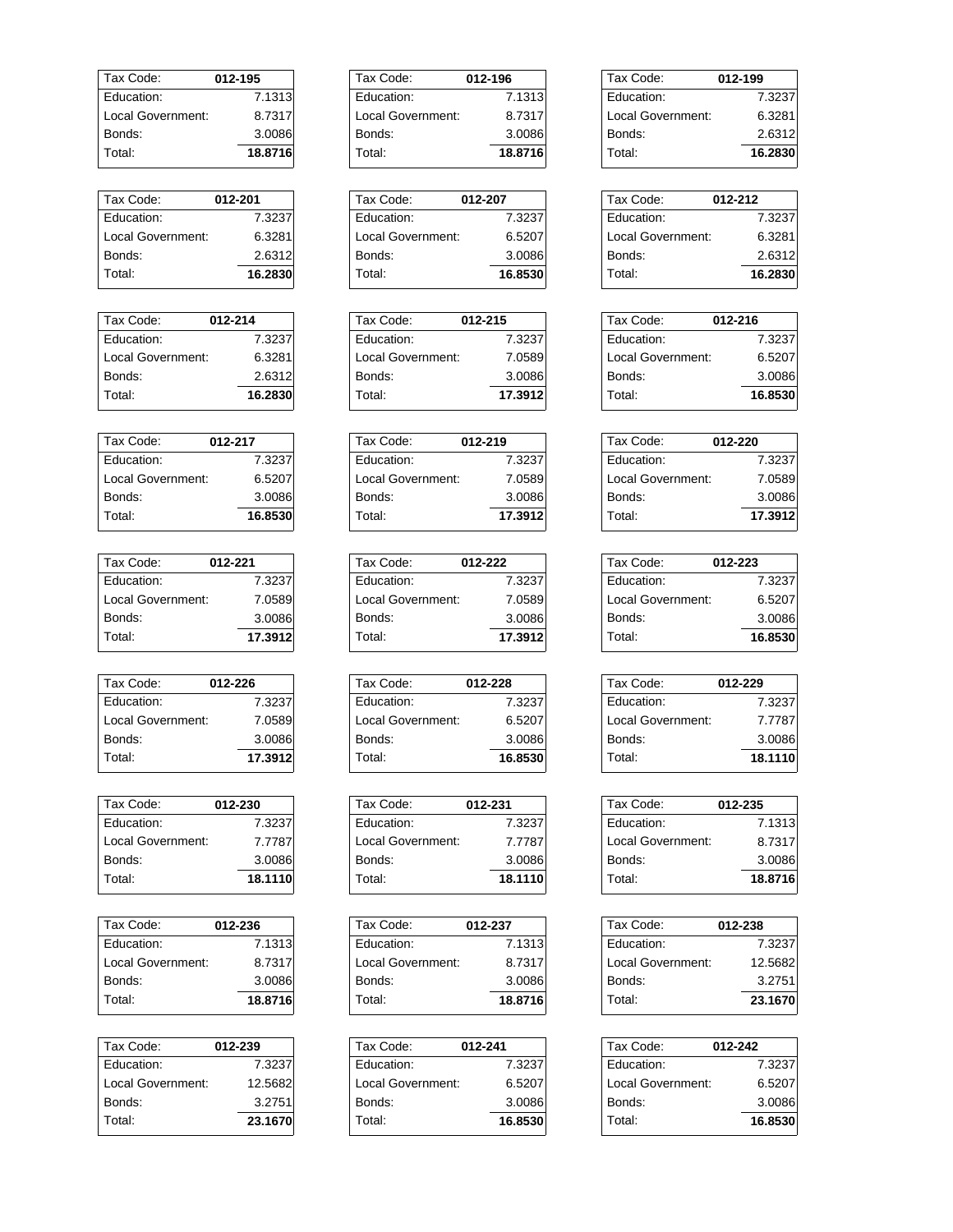| Tax Code:         | 012-243 |
|-------------------|---------|
| Fducation:        | 7.1313  |
| Local Government: | 8.7317  |
| Bonds:            | 3.0086  |
| Total:            | 18.8716 |

| Tax Code:         | 012-247 |
|-------------------|---------|
| Education:        | 7.3237  |
| Local Government: | 7.7787  |
| Bonds:            | 3.0086  |
| Total:            | 18.1110 |

| Tax Code:         | 012-252 |
|-------------------|---------|
| Education:        | 7.2473  |
| Local Government: | 10.6996 |
| Bonds:            | 3.3663  |
| Total:            | 21.3132 |

| Tax Code:         | 012-256 |
|-------------------|---------|
| <b>Education:</b> | 7.3237  |
| Local Government: | 7.0589  |
| Bonds:            | 3.0086  |
| Total:            | 17.3912 |

| Tax Code:         | 012-260 |
|-------------------|---------|
| Education:        | 7.3237  |
| Local Government: | 7.0589  |
| Bonds:            | 3.0086  |
| Total:            | 17.3912 |
|                   |         |

| Tax Code:         | 012-266 |
|-------------------|---------|
| Education:        | 7.1313  |
| Local Government: | 8.5391  |
| Bonds:            | 2.6312  |
| Total:            | 18.3016 |

| Tax Code:         | 012-270 |
|-------------------|---------|
| Education:        | 7.1313  |
| Local Government: | 8.5391  |
| Bonds:            | 2.6312  |
| Total:            | 18.3016 |

| Tax Code:         | 012-273 |
|-------------------|---------|
| Education:        | 7.1313  |
| Local Government: | 8.7317  |
| Bonds:            | 3.0086  |
| Total:            | 18.8716 |

| Tax Code:         | 012-276 |
|-------------------|---------|
| Education:        | 7.1313  |
| Local Government: | 8.7317  |
| Bonds:            | 3.0086  |
| Total:            | 18,8716 |

| Tax Code:         | 012-245 |
|-------------------|---------|
| Education:        | 7.2576  |
| Local Government: | 12.3600 |
| Bonds:            | 3.0086  |
| Total:            | 22.6262 |

| Tax Code:         | 012-249 |
|-------------------|---------|
| Education:        | 7.3237  |
| Local Government: | 6.5207  |
| Bonds:            | 3.0086  |
| Total:            | 16.8530 |

| Tax Code:         | 012-253 |
|-------------------|---------|
| Education:        | 7.2473  |
| Local Government: | 10.6996 |
| Bonds:            | 3.3663  |
| Total:            | 21.3132 |

| Tax Code:         | 012-257 |
|-------------------|---------|
| Education:        | 7.3237  |
| Local Government: | 7.0589  |
| Bonds:            | 3.0086  |
| Total:            | 17.3912 |

| Tax Code:         | 012-262 |
|-------------------|---------|
| Education:        | 7.2473  |
| Local Government: | 10.6996 |
| Bonds:            | 3.3663  |
| Total:            | 21.3132 |

| Tax Code:         | 012-268 |
|-------------------|---------|
| Education:        | 7.1313  |
| Local Government: | 8.7317  |
| Bonds:            | 3.0086  |
| Total:            | 18.8716 |

| Tax Code:         | 012-271 |
|-------------------|---------|
| Education:        | 7.1313  |
| Local Government: | 6.7131  |
| Bonds:            | 3.0086  |
| Total:            | 16.8530 |

| Tax Code:         | 012-274 |
|-------------------|---------|
| Education:        | 7.1313  |
| Local Government: | 6.7131  |
| Bonds:            | 3.0086  |
| Total:            | 16.8530 |

| Tax Code:         | 012-277 |
|-------------------|---------|
| Education:        | 7.1313  |
| Local Government: | 8.7317  |
| Bonds:            | 3.0086  |
| Total:            | 18.8716 |

| Tax Code:         | 012-246 |
|-------------------|---------|
| Education:        | 7.2473  |
| Local Government: | 10.6996 |
| Bonds:            | 3.3663  |
| Total:            | 21.3132 |

| Tax Code:         | 012-250 |
|-------------------|---------|
| Education:        | 7.1313  |
| Local Government: | 8.7317  |
| Bonds:            | 3.0086  |
| Total:            | 18,8716 |

| Tax Code:         | 012-255 |
|-------------------|---------|
| Education:        | 7.1313  |
| Local Government: | 8.7317  |
| Bonds:            | 3.0086  |
| Total:            | 18,8716 |

| Tax Code:         | 012-258 |
|-------------------|---------|
| Education:        | 7.3237  |
| Local Government: | 7.0589  |
| Bonds:            | 3.0086  |
| Total:            | 17.3912 |

| Tax Code:         | 012-263 |
|-------------------|---------|
| Education:        | 7.1313  |
| Local Government: | 8.5391  |
| Bonds:            | 2.6312  |
| Total:            | 18.3016 |

| Tax Code:         | 012-269 |
|-------------------|---------|
| Education:        | 7.1313  |
| Local Government: | 8.5391  |
| Bonds:            | 2.6312  |
| Total:            | 18.3016 |
|                   |         |

| Tax Code:         | 012-272 |
|-------------------|---------|
| Education:        | 7.1313  |
| Local Government: | 8.7317  |
| Bonds:            | 3.0086  |
| Total:            | 18.8716 |

| Tax Code:         | 012-275 |
|-------------------|---------|
| Education:        | 7.1313  |
| Local Government: | 8.7317  |
| Bonds:            | 3.0086  |
| Total:            | 18.8716 |
|                   |         |

| Tax Code:         | 012-278 |
|-------------------|---------|
| Education:        | 7.1313  |
| Local Government: | 8.7317  |
| Bonds:            | 3.0086  |
| Total:            | 18,8716 |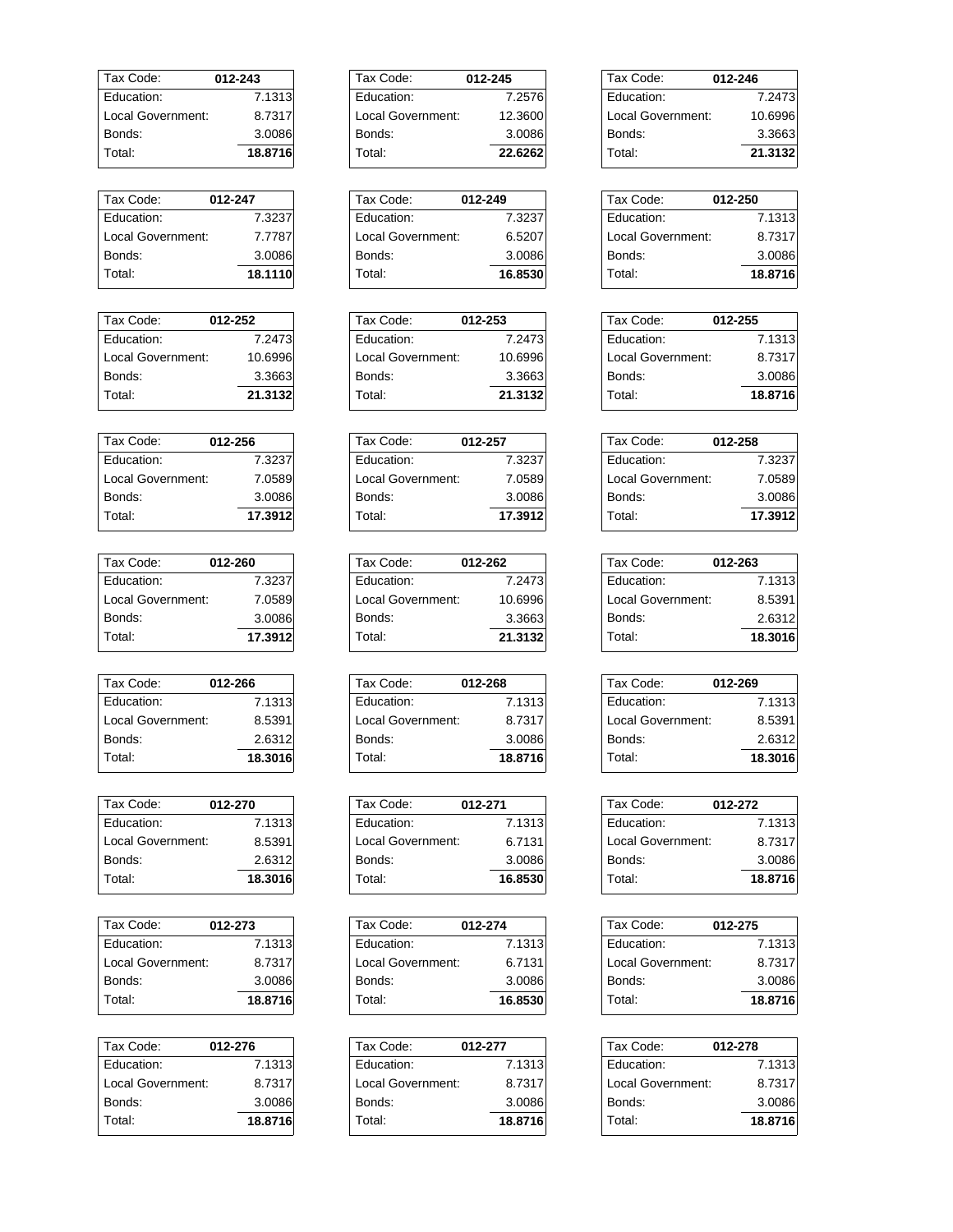| Tax Code:         | 012-279 |
|-------------------|---------|
| Education:        | 7.1313  |
| Local Government: | 8.7317  |
| Bonds:            | 3.0086  |
| Total:            | 18.8716 |

| Tax Code:         | 026-001 |
|-------------------|---------|
| Fducation:        | 5.4761  |
| Local Government: | 6.2248  |
| Bonds:            | 3.0647  |
| Total:            | 14.7656 |

| Tax Code:          | 026-009 |
|--------------------|---------|
| Fducation:         | 5.4761  |
| I ocal Government: | 6.4174  |
| Bonds:             | 3.4421  |
| Total:             | 15.3356 |

| Tax Code:         | 026-013 |
|-------------------|---------|
| Fducation:        | 5.4761  |
| Local Government: | 6.2248  |
| Bonds:            | 3.0647  |
| Total:            | 14.7656 |

| 026-024 |
|---------|
| 5.4761  |
| 6.4174  |
| 3.4421  |
| 15.3356 |
|         |

| Tax Code:         | 026-027 |
|-------------------|---------|
| Education:        | 5.4761  |
| Local Government: | 6.4174  |
| Bonds:            | 3.4421  |
| Total:            | 15.3356 |

| Tax Code:         | 026-030 |
|-------------------|---------|
| Education:        | 5.5384  |
| Local Government: | 6.2290  |
| Bonds:            | 3.2269  |
| Total:            | 14.9943 |
|                   |         |

| Tax Code:         | 026-034 |
|-------------------|---------|
| Fducation:        | 5.4648  |
| Local Government: | 8.4473  |
| Bonds:            | 3.4421  |
| Total:            | 17.3542 |

| Tax Code:         | 035-004 |
|-------------------|---------|
| Education:        | 5.6207  |
| Local Government: | 5.1596  |
| Bonds:            | 0.4701  |
| Total:            | 11.2504 |
|                   |         |

| Tax Code:         | 012-280 |
|-------------------|---------|
| Fducation:        | 7.2473  |
| Local Government: | 6.5629  |
| Bonds:            | 3.0086  |
| Total:            | 16.8188 |
|                   |         |

| Tax Code:         | 026-002 |
|-------------------|---------|
| Education:        | 5.4761  |
| Local Government: | 6.2248  |
| Bonds:            | 3.0647  |
| Total:            | 14.7656 |

| Tax Code:         | 026-010 |
|-------------------|---------|
| Education:        | 5.4761  |
| Local Government: | 6.4174  |
| Bonds:            | 3.4421  |
| Total:            | 15.3356 |

| Tax Code:         | 026-014 |
|-------------------|---------|
| Education:        | 5.4761  |
| Local Government: | 6.2248  |
| Bonds:            | 3.0647  |
| Total:            | 14.7656 |

| Tax Code:         | 026-025 |
|-------------------|---------|
| Education:        | 5.4761  |
| Local Government: | 6.2248  |
| Bonds:            | 3.0647  |
| Total:            | 14.7656 |

| Tax Code:         | 026-028 |
|-------------------|---------|
| Education:        | 5.4761  |
| Local Government: | 6.4174  |
| Bonds:            | 3.4421  |
| Total:            | 15.3356 |

| Tax Code:         | 026-032 |
|-------------------|---------|
| Fducation:        | 5.4761  |
| Local Government: | 6.4174  |
| Bonds:            | 3.4421  |
| Total:            | 15.3356 |

| Tax Code:         | 026-035 |
|-------------------|---------|
| Education:        | 5.4648  |
| Local Government: | 8.4473  |
| Bonds:            | 3.4421  |
| Total:            | 17.3542 |

| Tax Code:         | 035-007 |
|-------------------|---------|
| Education:        | 5.6207  |
| Local Government: | 5.6632  |
| Bonds:            | 0.4619  |
| Total:            | 11.7458 |

| Tax Code:         | 012-281 |
|-------------------|---------|
| Education:        | 7.2473  |
| Local Government: | 8.2984  |
| Bonds:            | 3.2873  |
| Total∶            | 18.8330 |

| 026-008 |
|---------|
| 5.4761  |
| 6.4174  |
| 3.4421  |
| 15.3356 |
|         |

| Tax Code:         | 026-012 |
|-------------------|---------|
| Education:        | 5.5384  |
| Local Government: | 6.2290  |
| Bonds:            | 3.2269  |
| Total:            | 14.9943 |

| Tax Code:         | 026-020 |
|-------------------|---------|
| Education:        | 5.4761  |
| Local Government: | 6.2248  |
| Bonds:            | 3.0647  |
| Total:            | 14.7656 |

| Tax Code:         | 026-026 |
|-------------------|---------|
| Education:        | 5.4761  |
| Local Government: | 6.2248  |
| Bonds:            | 3.0647  |
| Total:            | 14.7656 |

| Tax Code:         | 026-029 |
|-------------------|---------|
| Education:        | 5.4761  |
| Local Government: | 6.4174  |
| Bonds:            | 3.4421  |
| Total:            | 15.3356 |
|                   |         |

| Tax Code:         | 026-033 |
|-------------------|---------|
| Education:        | 5.4761  |
| Local Government: | 6.2248  |
| Bonds:            | 3.0647  |
| Total:            | 14.7656 |

| Tax Code:         | 035-002 |
|-------------------|---------|
| Fducation:        | 5.2499  |
| Local Government: | 10.7674 |
| Bonds:            | 0.4619  |
| Total:            | 16.4792 |
|                   |         |

| Tax Code:         | 035-008 |
|-------------------|---------|
| Education:        | 5.6207  |
| Local Government: | 5.6632  |
| Bonds:            | 0.4619  |
| Total:            | 11.7458 |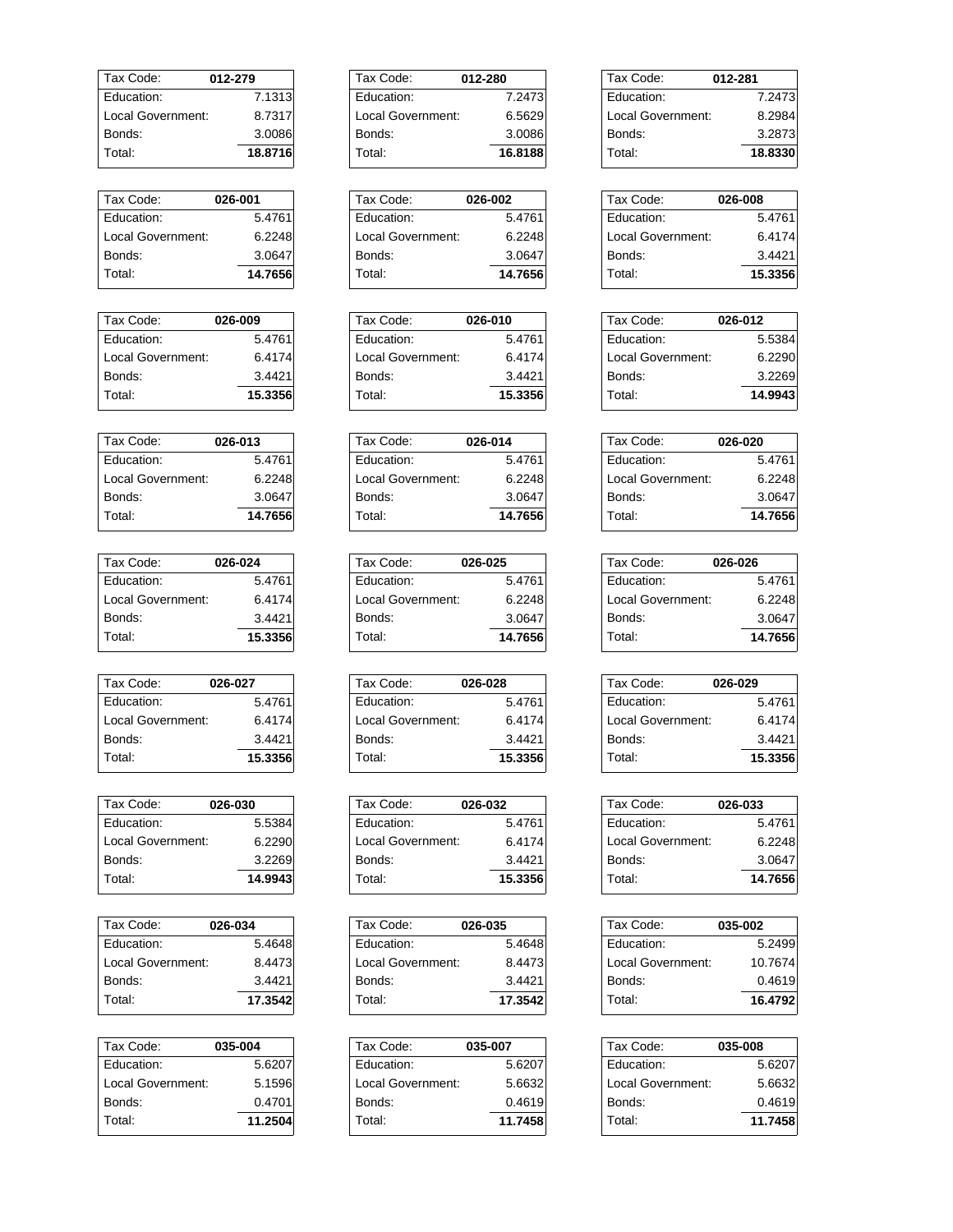| Tax Code:         | 035-011 |
|-------------------|---------|
| Fducation:        | 5.6207  |
| Local Government: | 5.6800  |
| Bonds:            | 0.2590  |
| Total:            | 11.5597 |

| Tax Code:         | 035-015 |
|-------------------|---------|
| <b>Education:</b> | 5.6207  |
| Local Government: | 4.1199  |
| Bonds:            | 0.2590  |
| Total:            | 9.9996  |

| Tax Code:         | 035-026 |
|-------------------|---------|
| Education:        | 5.6207  |
| Local Government: | 7.1406  |
| Bonds:            | 0.4619  |
| Total:            | 13.2232 |

| Tax Code:         | 035-032 |
|-------------------|---------|
| Fducation:        | 5.6207  |
| Local Government: | 4.6540  |
| Bonds:            | 0.2590  |
| Total:            | 10.5337 |

| Tax Code:         | 035-039 |
|-------------------|---------|
| Fducation:        | 5.2499  |
| Local Government: | 10.7674 |
| Bonds:            | 0.4619  |
| Total:            | 16.4792 |
|                   |         |

| Tax Code:         | 046-012 |
|-------------------|---------|
| Education:        | 5.5603  |
| Local Government: | 3.8891  |
| Bonds:            | 2.0356  |
| Total:            | 11.4850 |

| Tax Code:         | 046-015 |
|-------------------|---------|
| Education:        | 5.4980  |
| Local Government: | 6.7142  |
| Bonds:            | 1.8734  |
| Total:            | 14.0856 |
|                   |         |

| Tax Code:          | 046-018 |
|--------------------|---------|
| Education:         | 5.4980  |
| I ocal Government: | 6.2269  |
| Bonds:             | 1.9524  |
| Total:             | 13.6773 |

| Tax Code:         | 046-022 |
|-------------------|---------|
| Education:        | 5.4980  |
| Local Government: | 6.2269  |
| Bonds:            | 1.9524  |
| Total:            | 13.6773 |
|                   |         |

| Tax Code:         | 035-013 |
|-------------------|---------|
| Education:        | 5.6207  |
| Local Government: | 5.6632  |
| Bonds:            | 0.4619  |
| Total:            | 11.7458 |

| Tax Code:         | 035-023 |
|-------------------|---------|
| Education:        | 5.6207  |
| Local Government: | 6.5211  |
| Bonds:            | 0.3380  |
| Total:            | 12.4798 |

| Tax Code:         | 035-027 |
|-------------------|---------|
| Education:        | 5.6207  |
| Local Government: | 6.5211  |
| Bonds:            | 0.3380  |
| Total:            | 12.4798 |

| Tax Code:         | 035-033 |
|-------------------|---------|
| Education:        | 5.6207  |
| Local Government: | 6.1155  |
| Bonds:            | 0.4890  |
| Total:            | 12.2252 |

| Tax Code:         | 035-040 |
|-------------------|---------|
| Education:        | 5.2499  |
| Local Government: | 6.0340  |
| Bonds:            | 0.4619  |
| Total:            | 11.7458 |

| Tax Code:         | 046-013 |
|-------------------|---------|
| Education:        | 5.5603  |
| Local Government: | 6.0666  |
| Bonds:            | 2.0356  |
| Total:            | 13.6625 |

| Tax Code:         | 046-016 |
|-------------------|---------|
| Fducation:        | 5.5603  |
| Local Government: | 6.2903  |
| Bonds:            | 2.1146  |
| Total:            | 13.9652 |

| Tax Code:         | 046-019 |
|-------------------|---------|
| Education:        | 5.4980  |
| Local Government: | 6.0032  |
| Bonds:            | 1.8734  |
| Total:            | 13.3746 |

| Tax Code:         | 046-023 |
|-------------------|---------|
| Education:        | 5.5603  |
| Local Government: | 6.2311  |
| Bonds:            | 2.1146  |
| Total:            | 13.9060 |

| Tax Code:         | 035-014 |
|-------------------|---------|
| Education:        | 5.6207  |
| Local Government: | 5.6632  |
| Bonds:            | 0.4619  |
| Total:            | 11.7458 |

| Tax Code:         | 035-024 |
|-------------------|---------|
| Education:        | 5.6207  |
| Local Government: | 4.1199  |
| Bonds:            | 0.2590  |
| Total:            | 9.9996  |
|                   |         |

| Tax Code:         | 035-029 |
|-------------------|---------|
| Education:        | 5.6207  |
| Local Government: | 7.1406  |
| Bonds:            | 0.4619  |
| Total:            | 13.2232 |

| Tax Code:         | 035-035 |
|-------------------|---------|
| Education:        | 5.6207  |
| Local Government: | 4.6540  |
| Bonds:            | 0.2590  |
| Total:            | 10.5337 |

| Tax Code:         | 046-004 |
|-------------------|---------|
| Education:        | 5.4980  |
| Local Government: | 6.0032  |
| Bonds:            | 1.8734  |
| Total:            | 13.3746 |

| Tax Code:         | 046-014 |
|-------------------|---------|
| Education:        | 5.4980  |
| Local Government: | 6.7142  |
| Bonds:            | 1.8734  |
| Total:            | 14.0856 |
|                   |         |

| Tax Code:         | 046-017 |
|-------------------|---------|
| Education:        | 4.8969  |
| Local Government: | 10.3518 |
| Bonds:            | 1.6687  |
| Total:            | 16.9174 |

| Tax Code:         | 046-021 |
|-------------------|---------|
| Education:        | 5.4980  |
| Local Government: | 6.2269  |
| Bonds:            | 1.9524  |
| Total:            | 13.6773 |
|                   |         |

| Tax Code:         | 046-024 |
|-------------------|---------|
| Education:        | 5.4980  |
| Local Government: | 6.4195  |
| Bonds:            | 2.3298  |
| Total:            | 14.2473 |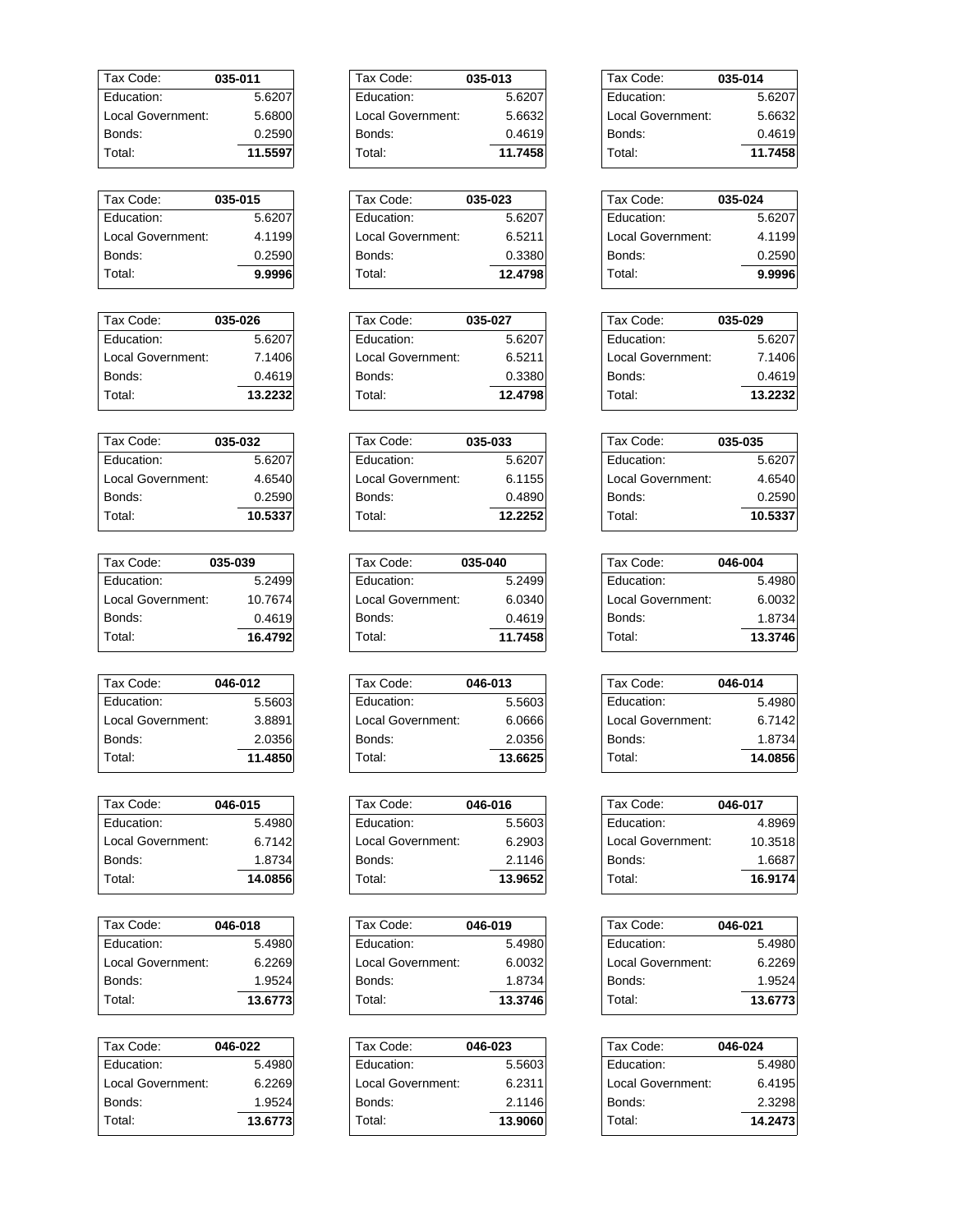| Tax Code:         | 046-025 |
|-------------------|---------|
| Fducation:        | 5.4980  |
| Local Government: | 6.4195  |
| Bonds:            | 2.3298  |
| Total:            | 14.2473 |

| Tax Code:         | 046-036 |
|-------------------|---------|
| Education:        | 5.4980  |
| Local Government: | 6.0032  |
| Bonds:            | 1.8734  |
| Total:            | 13.3746 |

| Tax Code:         | 046-040 |
|-------------------|---------|
| Fducation:        | 5.4980  |
| Local Government: | 6.7142  |
| Bonds:            | 1.8734  |
| Total:            | 14.0856 |

| Tax Code:          | 046-044 |
|--------------------|---------|
| Fducation:         | 5.4980  |
| I ocal Government: | 6.7142  |
| Bonds:             | 1.8734  |
| Total:             | 14.0856 |

| Tax Code:         | 046-055 |
|-------------------|---------|
| Education:        | 5.4980  |
| Local Government: | 4.1162  |
| Bonds:            | 1.8734  |
| Total:            | 11.4876 |
|                   |         |

| Tax Code:         | 046-061 |
|-------------------|---------|
| Education:        | 5.5603  |
| Local Government: | 6.2311  |
| Bonds:            | 2.1146  |
| Total:            | 13.9060 |

| Tax Code:          | 046-065 |
|--------------------|---------|
| Education:         | 5.4980  |
| I ocal Government: | 7.4050  |
| Bonds:             | 1.8734  |
| Total:             | 14.7764 |
|                    |         |

| Tax Code:         | 046-068 |
|-------------------|---------|
| Fducation:        | 4.8969  |
| Local Government: | 10.5755 |
| Bonds:            | 1.7477  |
| Total:            | 17.2201 |

| Tax Code:         | 053-006 |
|-------------------|---------|
| Education:        | 5.9007  |
| Local Government: | 5.3900  |
| Bonds:            | 0.6110  |
| Total:            | 11.9017 |
|                   |         |

| Tax Code:         | 046-026 |
|-------------------|---------|
| Fducation:        | 5.4980  |
| Local Government: | 6.4195  |
| Bonds:            | 2.3298  |
| Total:            | 14.2473 |
|                   |         |

| Tax Code:         | 046-037 |
|-------------------|---------|
| Education:        | 5.4980  |
| Local Government: | 6.2269  |
| Bonds:            | 1.9524  |
| Total:            | 13.6773 |

| Tax Code:         | 046-042 |
|-------------------|---------|
| Education:        | 5.4980  |
| Local Government: | 6.7142  |
| Bonds:            | 1.8734  |
| Total:            | 14.0856 |

| Tax Code:         | 046-046 |
|-------------------|---------|
| Education:        | 5.4980  |
| Local Government: | 7.0047  |
| Bonds:            | 1.8734  |
| Total:            | 14.3761 |

| Tax Code:         | 046-057 |
|-------------------|---------|
| Education:        | 5.4980  |
| Local Government: | 6.4195  |
| Bonds:            | 2.3298  |
| Total:            | 14.2473 |

| Tax Code:         | 046-063 |
|-------------------|---------|
| Education:        | 5.4980  |
| Local Government: | 6.2269  |
| Bonds:            | 1.9524  |
| Total:            | 13.6773 |

| Tax Code:         | 046-066 |
|-------------------|---------|
| Fducation:        | 5.4980  |
| Local Government: | 4.5165  |
| Bonds:            | 1.8734  |
| Total:            | 11.8879 |

| Tax Code:         | 053-002 |
|-------------------|---------|
| Education:        | 5.9007  |
| Local Government: | 3.8299  |
| Bonds:            | 0.6110  |
| Total:            | 10.3416 |

| Tax Code:         | 053-007 |
|-------------------|---------|
| Education:        | 5.9007  |
| Local Government: | 5.3900  |
| Bonds:            | 0.6110  |
| Total:            | 11.9017 |

| Tax Code:         | 046-027 |
|-------------------|---------|
| Education:        | 5.4980  |
| Local Government: | 6.4195  |
| Bonds:            | 2.3298  |
| Total:            | 14.2473 |

| Tax Code:         | 046-039 |
|-------------------|---------|
| Education:        | 5.4980  |
| Local Government: | 3.8257  |
| Bonds:            | 1.8734  |
| Total:            | 11.1971 |
|                   |         |

| Tax Code:         | 046-043 |
|-------------------|---------|
| Education:        | 5.4980  |
| Local Government: | 6.7142  |
| Bonds:            | 1.8734  |
| Total:            | 14.0856 |

| Tax Code:         | 046-048 |
|-------------------|---------|
| Education:        | 4.8969  |
| Local Government: | 10.3518 |
| Bonds:            | 1.6687  |
| Total:            | 16.9174 |

| Tax Code:         | 046-058 |
|-------------------|---------|
| Education:        | 5.4980  |
| Local Government: | 6.2286  |
| Bonds:            | 1.8734  |
| Total:            | 13.6000 |

| Tax Code:         | 046-064 |
|-------------------|---------|
| Education:        | 5.5603  |
| Local Government: | 6.2311  |
| Bonds:            | 2.1146  |
| Total:            | 13.9060 |
|                   |         |

| Tax Code:         | 046-067 |
|-------------------|---------|
| Education:        | 4.8969  |
| Local Government: | 10.3518 |
| Bonds:            | 1.6687  |
| Total:            | 16.9174 |

| Tax Code:         | 053-005 |
|-------------------|---------|
| Education:        | 5.9007  |
| Local Government: | 6.2311  |
| Bonds:            | 0.6900  |
| Total:            | 12.8218 |
|                   |         |

| 053-008 |
|---------|
| 5.9007  |
| 6.2328  |
| 0.6110  |
| 12.7445 |
|         |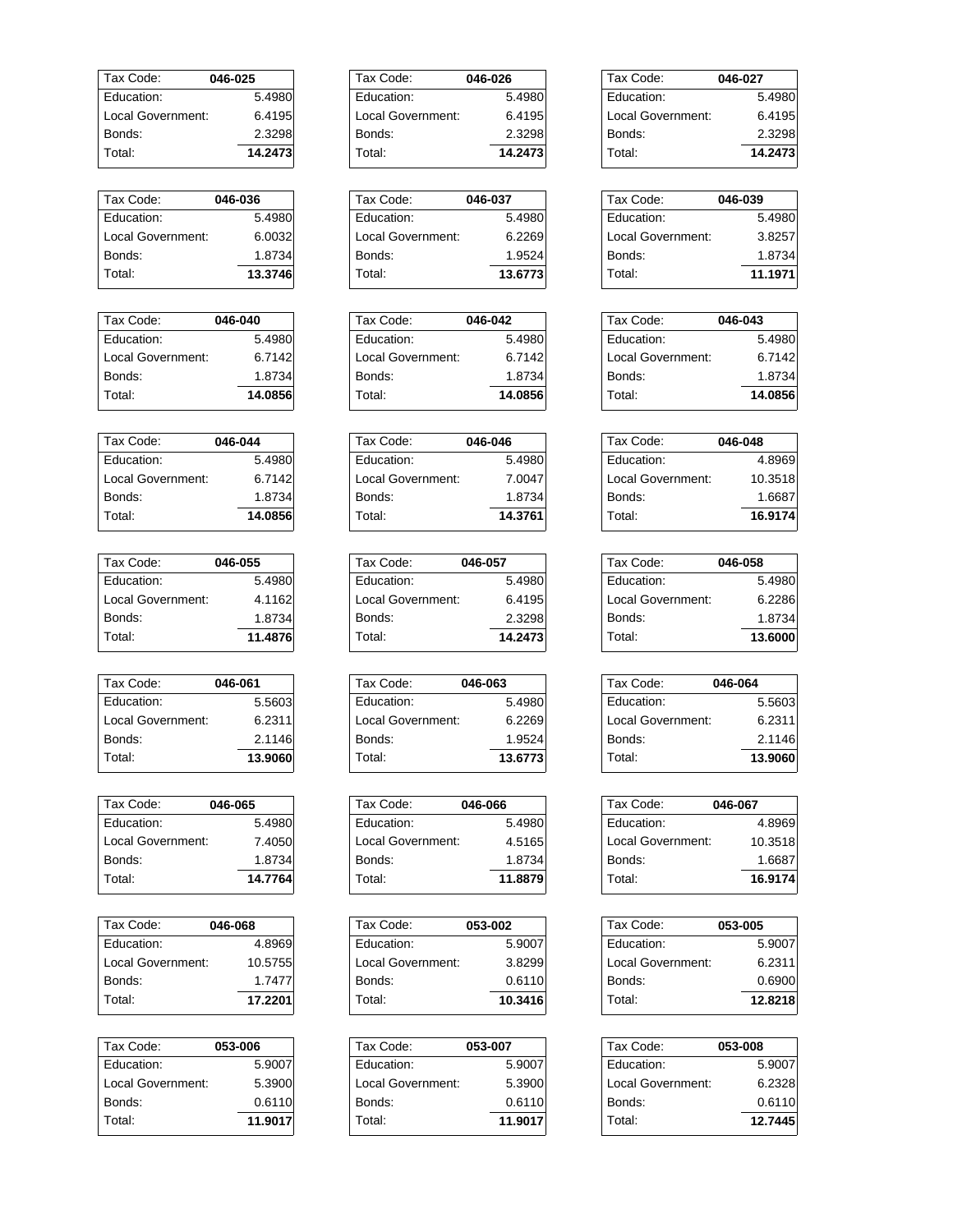| Tax Code:         | 053-009 |
|-------------------|---------|
| Fducation:        | 5.9007  |
| Local Government: | 5.3732  |
| Bonds:            | 0.8139  |
| Total:            | 12.0878 |
|                   |         |

| Tax Code:         | 062-003 |
|-------------------|---------|
| Education:        | 5.8835  |
| Local Government: | 6.2311  |
| Bonds:            | 1.5413  |
| Total:            | 13.6559 |

| Tax Code:         | 062-014 |
|-------------------|---------|
| Fducation:        | 5.8835  |
| Local Government: | 6.2311  |
| Bonds:            | 1.5413  |
| Total:            | 13.6559 |

| Tax Code:         | 062-022 |
|-------------------|---------|
| Education:        | 5.8117  |
| Local Government: | 9.3293  |
| Bonds:            | 1.8397  |
| Total:            | 16.9807 |

| Tax Code:         | 062-033 |
|-------------------|---------|
| Education:        | 5.8835  |
| Local Government: | 6.4237  |
| Bonds:            | 1.9187  |
| Total:            | 14.2259 |
|                   |         |

| Tax Code:         | 062-053 |
|-------------------|---------|
| Education:        | 5.8835  |
| Local Government: | 7.1435  |
| Bonds:            | 1.9187  |
| Total:            | 14.9457 |

| 062-062 |
|---------|
| 5.8835  |
| 6.2311  |
| 1.5413  |
| 13.6559 |
|         |

| Tax Code:          | 062-070 |
|--------------------|---------|
| Education:         | 5.8835  |
| I ocal Government: | 6.2311  |
| Bonds:             | 1.5413  |
| Total:             | 13.6559 |

| Tax Code:         | 062-073 |
|-------------------|---------|
| Education:        | 5.8117  |
| Local Government: | 9.3293  |
| Bonds:            | 1.8397  |
| Total:            | 16.9807 |

| Tax Code:         | 062-001 |
|-------------------|---------|
| Education:        | 5.8835  |
| Local Government: | 3.8299  |
| Bonds:            | 1.4623  |
| Total:            | 11.1757 |
|                   |         |

| Tax Code:         | 062-004 |
|-------------------|---------|
| Education:        | 5.8835  |
| Local Government: | 6.2311  |
| Bonds:            | 1.5413  |
| Total:            | 13.6559 |

| Tax Code:         | 062-018 |
|-------------------|---------|
| Education:        | 5.8835  |
| Local Government: | 7.1435  |
| Bonds:            | 1.9187  |
| Total:            | 14.9457 |

| Tax Code:         | 062-026 |
|-------------------|---------|
| Education:        | 5.8835  |
| Local Government: | 6.2311  |
| Bonds:            | 1.5413  |
| Total:            | 13.6559 |

| Tax Code:         | 062-050 |
|-------------------|---------|
| Education:        | 5.8117  |
| Local Government: | 9.3293  |
| Bonds:            | 1.8397  |
| Total:            | 16.9807 |

| Tax Code:         | 062-054 |
|-------------------|---------|
| Education:        | 5.8835  |
| Local Government: | 7.1435  |
| Bonds:            | 1.9187  |
| Total:            | 14.9457 |

| Tax Code:         | 062-063 |
|-------------------|---------|
| Fducation:        | 5.8835  |
| Local Government: | 6.2311  |
| Bonds:            | 1.5413  |
| Total:            | 13.6559 |

| Tax Code:         | 062-071 |
|-------------------|---------|
| Education:        | 5.8835  |
| Local Government: | 6.2311  |
| Bonds:            | 1.5413  |
| Total:            | 13.6559 |

| Tax Code:         | 062-074 |
|-------------------|---------|
| Education:        | 5.8835  |
| Local Government: | 6.2328  |
| Bonds:            | 1.4623  |
| Total:            | 13.5786 |

| Tax Code:         | 062-002 |
|-------------------|---------|
| Education:        | 5.5524  |
| Local Government: | 10.5914 |
| Bonds:            | 1.9187  |
| Total:            | 18.0625 |

| 062-011 |
|---------|
| 5.8835  |
| 7.6817  |
| 1.9187  |
| 15.4839 |
|         |

| Tax Code:         | 062-021 |
|-------------------|---------|
| Education:        | 5.8835  |
| Local Government: | 5.3732  |
| Bonds:            | 1.6652  |
| Total:            | 12.9219 |

| Tax Code:         | 062-031 |
|-------------------|---------|
| Education:        | 5.8835  |
| Local Government: | 6.4237  |
| Bonds:            | 1.9187  |
| Total:            | 14.2259 |
|                   |         |

| Tax Code:         | 062-051 |
|-------------------|---------|
| Education:        | 5.8835  |
| Local Government: | 6.2311  |
| Bonds:            | 1.5413  |
| Total:            | 13.6559 |

| Tax Code:         | 062-057 |
|-------------------|---------|
| Education:        | 5.5524  |
| Local Government: | 10.5914 |
| Bonds:            | 1.9187  |
| Total:            | 18.0625 |
|                   |         |

| Tax Code:         | 062-064 |
|-------------------|---------|
| Education:        | 5.5524  |
| Local Government: | 10.5914 |
| Bonds:            | 1.9187  |
| Total:            | 18.0625 |

| Tax Code:         | 062-072 |
|-------------------|---------|
| Education:        | 5.8117  |
| Local Government: | 9.3293  |
| Bonds:            | 1.8397  |
| Total:            | 16.9807 |
|                   |         |

| Tax Code:         | 062-077 |
|-------------------|---------|
| Education:        | 5.8835  |
| Local Government: | 6.2328  |
| Bonds:            | 1.4623  |
| Total:            | 13.5786 |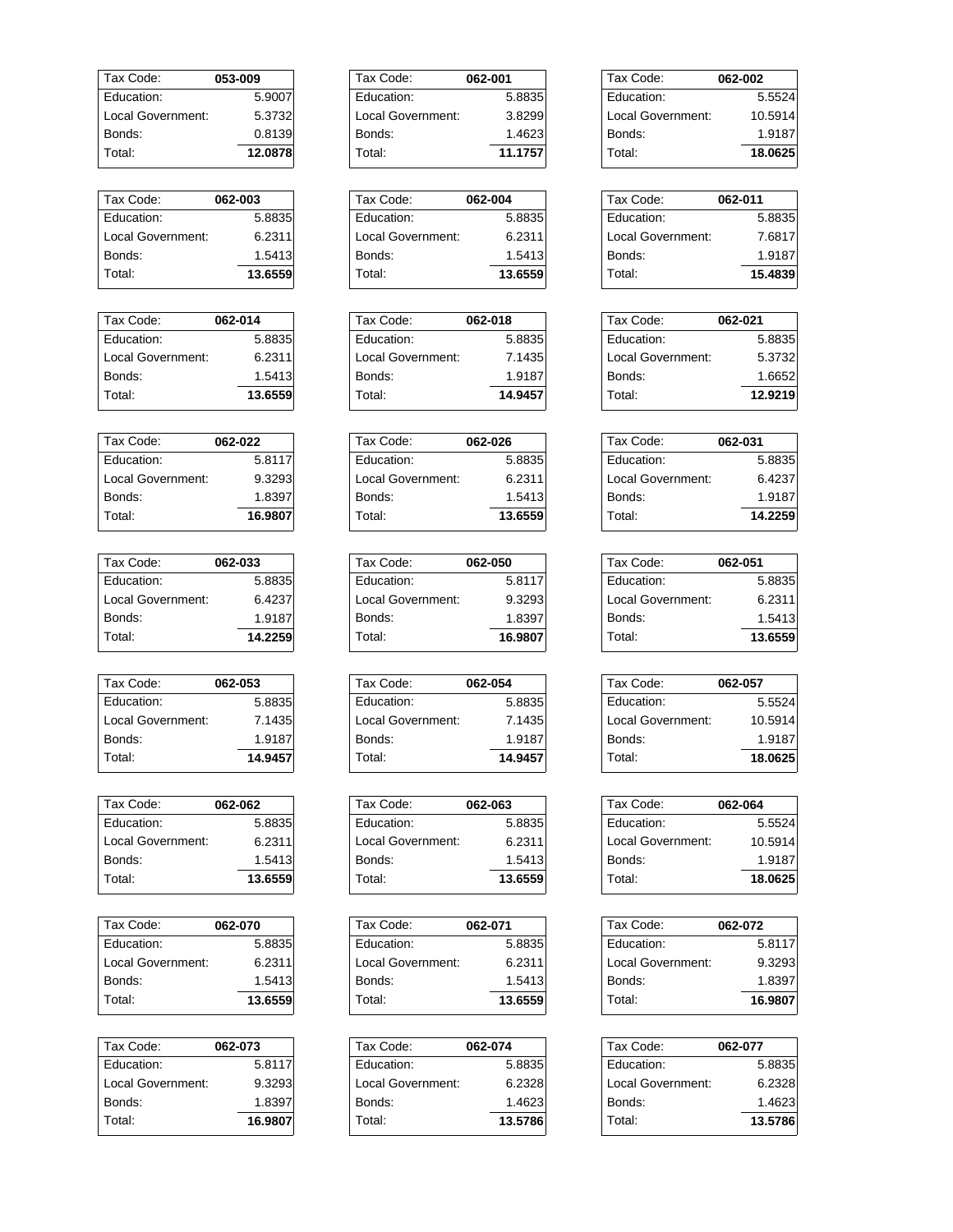| Tax Code:         | 062-079 |
|-------------------|---------|
| Fducation:        | 5.8835  |
| Local Government: | 6.2920  |
| Bonds:            | 1.4623  |
| Total:            | 13.6378 |

| Tax Code:         | 062-083 |
|-------------------|---------|
| Education:        | 5.8835  |
| Local Government: | 7.1435  |
| Bonds:            | 1.9187  |
| Total:            | 14.9457 |

| Tax Code:         | 062-092 |
|-------------------|---------|
| Education:        | 5.5524  |
| Local Government: | 10.5914 |
| Bonds:            | 1.9187  |
| Total:            | 18.0625 |

| Tax Code:         | 062-100 |
|-------------------|---------|
| Education:        | 5.8117  |
| Local Government: | 9.3293  |
| Bonds:            | 1.8397  |
| Total:            | 16.9807 |

| 067-002 |
|---------|
| 5.3965  |
| 4.3619  |
| 2.2930  |
| 12.0514 |
|         |

| Tax Code:         | 067-008 |
|-------------------|---------|
| Fducation:        | 5.3965  |
| Local Government: | 3.8278  |
| Bonds:            | 2.2930  |
| Total:            | 11.5173 |

| Tax Code:         | 086-005 |
|-------------------|---------|
| Education:        | 5.4971  |
| Local Government: | 5.8255  |
| Bonds:            | 2.4373  |
| Total:            | 13.7599 |
|                   |         |

| Tax Code:         | 086-009 |
|-------------------|---------|
| Fducation:        | 5.4971  |
| Local Government: | 6.4149  |
| Bonds:            | 2.4373  |
| Total:            | 14.3493 |

| Tax Code:         | 086-015 |
|-------------------|---------|
| Education:        | 5.4971  |
| Local Government: | 5.3732  |
| Bonds:            | 2.4102  |
| Total:            | 13.2805 |
|                   |         |

| Tax Code:         | 062-080 |
|-------------------|---------|
| Education:        | 5.8835  |
| Local Government: | 6.2328  |
| Bonds:            | 1.4623  |
| Total:            | 13.5786 |
|                   |         |

| Tax Code:         | 062-084 |
|-------------------|---------|
| Education:        | 5.8835  |
| Local Government: | 7.1435  |
| Bonds:            | 1.9187  |
| Total:            | 14.9457 |

| Tax Code:         | 062-093 |
|-------------------|---------|
| Education:        | 5.8835  |
| Local Government: | 7.1435  |
| Bonds:            | 1.9187  |
| Total:            | 14.9457 |

| Tax Code:         | 062-101 |
|-------------------|---------|
| Fducation:        | 5.5524  |
| Local Government: | 10.3988 |
| Bonds:            | 1.5413  |
| Total:            | 17.4925 |

| Tax Code:         | 067-003 |
|-------------------|---------|
| Education:        | 5.3965  |
| Local Government: | 4.8675  |
| Bonds:            | 2.5041  |
| Total:            | 12.7681 |

| Tax Code:         | 086-002 |
|-------------------|---------|
| Education:        | 4.7230  |
| Local Government: | 10.3485 |
| Bonds:            | 2.0946  |
| Total:            | 17.1661 |

| Tax Code:         | 086-006 |
|-------------------|---------|
| Fducation:        | 5.4971  |
| Local Government: | 5.6642  |
| Bonds:            | 2.2073  |
| Total:            | 13.3686 |

| Tax Code:         | 086-013 |
|-------------------|---------|
| Education:        | 5.4971  |
| Local Government: | 5.8255  |
| Bonds:            | 2.4373  |
| Total:            | 13.7599 |

| Tax Code:         | 086-017 |
|-------------------|---------|
| Education:        | 5.4971  |
| Local Government: | 5.8255  |
| Bonds:            | 2.4373  |
| Total:            | 13.7599 |

| Tax Code:         | 062-082 |
|-------------------|---------|
| Education:        | 5.8835  |
| Local Government: | 6.9509  |
| Bonds:            | 1.5413  |
| Total:            | 14.3757 |

| Tax Code:         | 062-088 |
|-------------------|---------|
| Education:        | 5.5524  |
| Local Government: | 10.5914 |
| Bonds:            | 1.9187  |
| Total:            | 18.0625 |
|                   |         |

| Tax Code:         | 062-097 |
|-------------------|---------|
| Education:        | 5.8835  |
| Local Government: | 6.4237  |
| Bonds:            | 1.9187  |
| Total:            | 14.2259 |

| Tax Code:         | 062-102 |
|-------------------|---------|
| Education:        | 5.5524  |
| Local Government: | 10.3988 |
| Bonds:            | 1.5413  |
| Total:            | 17.4925 |

| Tax Code:         | 067-005 |
|-------------------|---------|
| Education:        | 5.3965  |
| Local Government: | 5.3711  |
| Bonds:            | 2.4959  |
| Total:            | 13.2635 |

| Tax Code:         | 086-003 |
|-------------------|---------|
| Education:        | 5.4971  |
| Local Government: | 6.2311  |
| Bonds:            | 2.2863  |
| Total:            | 14.0145 |
|                   |         |

| Tax Code:         | 086-007 |
|-------------------|---------|
| Education:        | 5.4971  |
| Local Government: | 6.2311  |
| Bonds:            | 2.2863  |
| Total:            | 14.0145 |

| Tax Code:         | 086-014 |
|-------------------|---------|
| Education:        | 5.3327  |
| Local Government: | 8.1103  |
| Bonds:            | 2.7258  |
| Total:            | 16.1688 |
|                   |         |

| Tax Code:         | 086-019 |
|-------------------|---------|
| Education:        | 5.4971  |
| Local Government: | 6.2311  |
| Bonds:            | 2.2863  |
| Total:            | 14.0145 |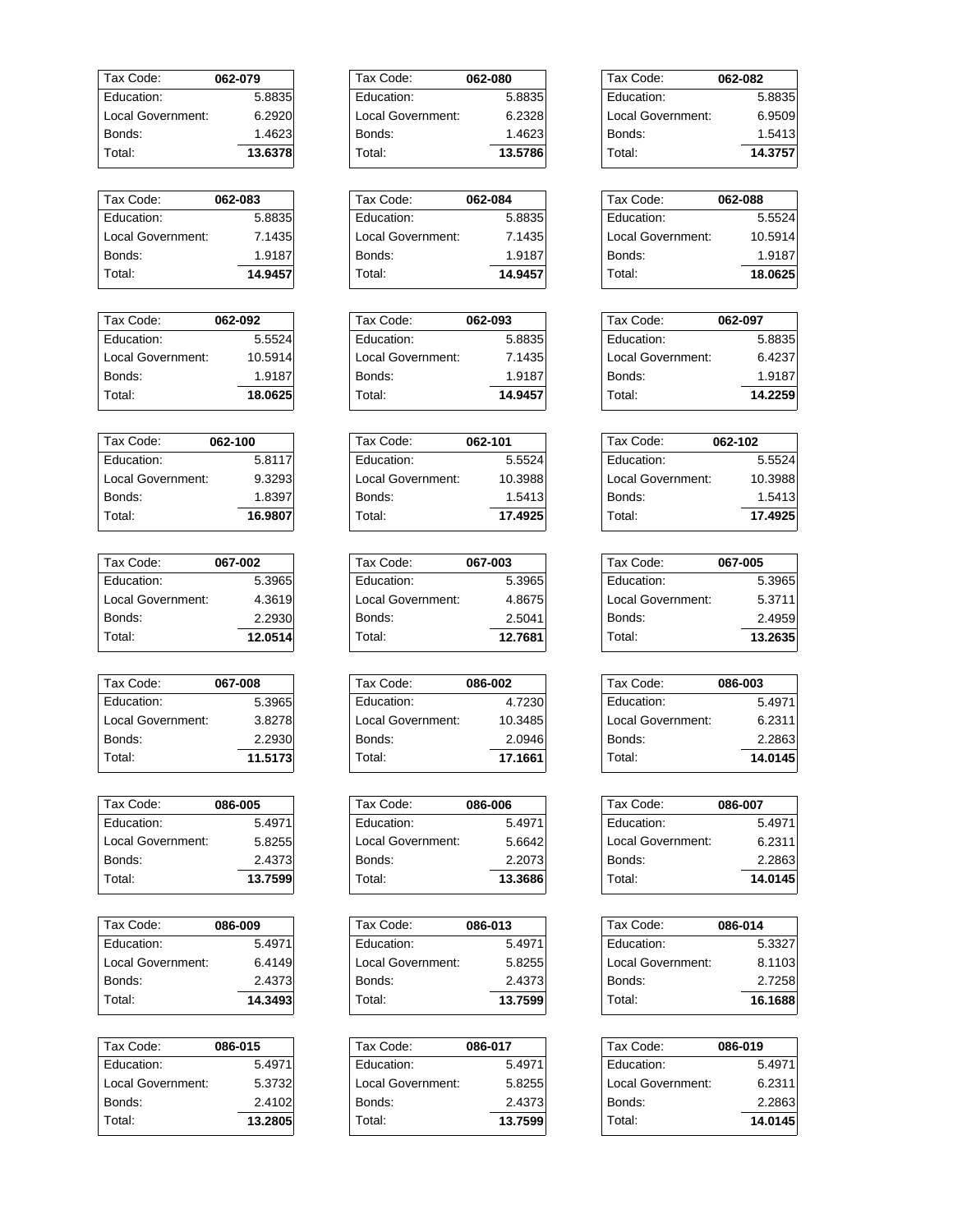| Tax Code:         | 086-020 |
|-------------------|---------|
| Fducation:        | 5.4971  |
| Local Government: | 5.8255  |
| Bonds:            | 2.4373  |
| Total:            | 13.7599 |

| Tax Code:         | 086-027 |
|-------------------|---------|
| Education:        | 5.4971  |
| Local Government: | 5.3732  |
| Bonds:            | 2.4102  |
| Total:            | 13.2805 |

| Tax Code:         | 086-030 |
|-------------------|---------|
| Fducation:        | 5.4971  |
| Local Government: | 6.2311  |
| Bonds:            | 2.2863  |
| Total:            | 14.0145 |

| Tax Code:         | 086-039 |
|-------------------|---------|
| Fducation:        | 5.3327  |
| Local Government: | 8.1103  |
| Bonds:            | 2.7258  |
| Total:            | 16.1688 |

| Tax Code:         | 086-045 |
|-------------------|---------|
| Fducation:        | 4.7230  |
| Local Government: | 6.9423  |
| Bonds:            | 2.0946  |
| Total:            | 13.7599 |
|                   |         |

| Tax Code:         | 086-048 |
|-------------------|---------|
| <b>Education:</b> | 5.4971  |
| Local Government: | 5.8255  |
| Bonds:            | 2.4373  |
| Total:            | 13.7599 |

| Tax Code:          | 108-008 |
|--------------------|---------|
| Fducation:         | 5.0682  |
| I ocal Government: | 6.0666  |
| Bonds:             | 1.6567  |
| Total:             | 12.7915 |
|                    |         |

| Tax Code:          | 108-014 |
|--------------------|---------|
| Fducation:         | 5.0682  |
| I ocal Government: | 6.2920  |
| Bonds:             | 1.6567  |
| Total:             | 13.0169 |

| Tax Code:         | 108-023 |
|-------------------|---------|
| Education:        | 5.0682  |
| Local Government: | 6.2920  |
| Bonds:            | 1.6567  |
| Total:            | 13.0169 |
|                   |         |

| Tax Code:         | 086-024 |
|-------------------|---------|
| Fducation:        | 5.4971  |
| Local Government: | 6.2311  |
| Bonds:            | 2.2863  |
| Total:            | 14.0145 |

| Tax Code:         | 086-028 |
|-------------------|---------|
| Education:        | 5.4971  |
| Local Government: | 6.2311  |
| Bonds:            | 2.2863  |
| Total:            | 14.0145 |

| Tax Code:         | 086-031 |
|-------------------|---------|
| Education:        | 5.4971  |
| Local Government: | 4.3640  |
| Bonds:            | 2.2073  |
| Total:            | 12.0684 |

| Tax Code:         | 086-042 |
|-------------------|---------|
| Education:        | 4.7230  |
| Local Government: | 10.3485 |
| Bonds:            | 2.0946  |
| Total:            | 17.1661 |

| Tax Code:         | 086-046 |
|-------------------|---------|
| Education:        | 4.7230  |
| Local Government: | 10.3485 |
| Bonds:            | 2.0946  |
| Total:            | 17.1661 |

| Tax Code:         | 108-002 |
|-------------------|---------|
| Education:        | 4.7282  |
| Local Government: | 9.4125  |
| Bonds:            | 1.7316  |
| Total:            | 15.8723 |

| Tax Code:         | 108-009 |
|-------------------|---------|
| Education:        | 5.0682  |
| Local Government: | 6.2311  |
| Bonds:            | 1.7357  |
| Total:            | 13.0350 |

| Tax Code:         | 108-016 |
|-------------------|---------|
| Education:        | 5.0682  |
| Local Government: | 6.2311  |
| Bonds:            | 1.7357  |
| Total:            | 13.0350 |

| Tax Code:         | 108-024 |
|-------------------|---------|
| Education:        | 5.0682  |
| Local Government: | 6.2920  |
| Bonds:            | 1.6567  |
| Total:            | 13.0169 |

| Tax Code:         | 086-026 |
|-------------------|---------|
| Education:        | 5.4971  |
| Local Government: | 6.2311  |
| Bonds:            | 2.2863  |
| Total:            | 14.0145 |

| Tax Code:         | 086-029 |
|-------------------|---------|
| Education:        | 5.4971  |
| Local Government: | 6.2311  |
| Bonds:            | 2.2863  |
| Total:            | 14.0145 |
|                   |         |

| Tax Code:         | 086-036 |
|-------------------|---------|
| Education:        | 5.4971  |
| Local Government: | 4.3640  |
| Bonds:            | 2.2073  |
| Total:            | 12.0684 |

| Tax Code:         | 086-043 |
|-------------------|---------|
| Education:        | 4.7230  |
| Local Government: | 6.9423  |
| Bonds:            | 2.0946  |
| Total:            | 13.7599 |

| Tax Code:         | 086-047 |
|-------------------|---------|
| Education:        | 4.7230  |
| Local Government: | 10.3485 |
| Bonds:            | 2.0946  |
| Total:            | 17.1661 |

| Tax Code:         | 108-003 |
|-------------------|---------|
| Education:        | 5.0682  |
| Local Government: | 6.2903  |
| Bonds:            | 1.7357  |
| Total:            | 13.0942 |

| Tax Code:         | 108-012 |
|-------------------|---------|
| Education:        | 5.0682  |
| Local Government: | 6.2311  |
| Bonds:            | 1.7357  |
| Total:            | 13.0350 |

| Tax Code:         | 108-022 |
|-------------------|---------|
| Education:        | 5.0682  |
| Local Government: | 6.2903  |
| Bonds:            | 1.7357  |
| Total:            | 13.0942 |
|                   |         |

| Tax Code:         | 108-025 |
|-------------------|---------|
| Education:        | 4.9414  |
| Local Government: | 3.8278  |
| Bonds:            | 1.6567  |
| Total:            | 10.4259 |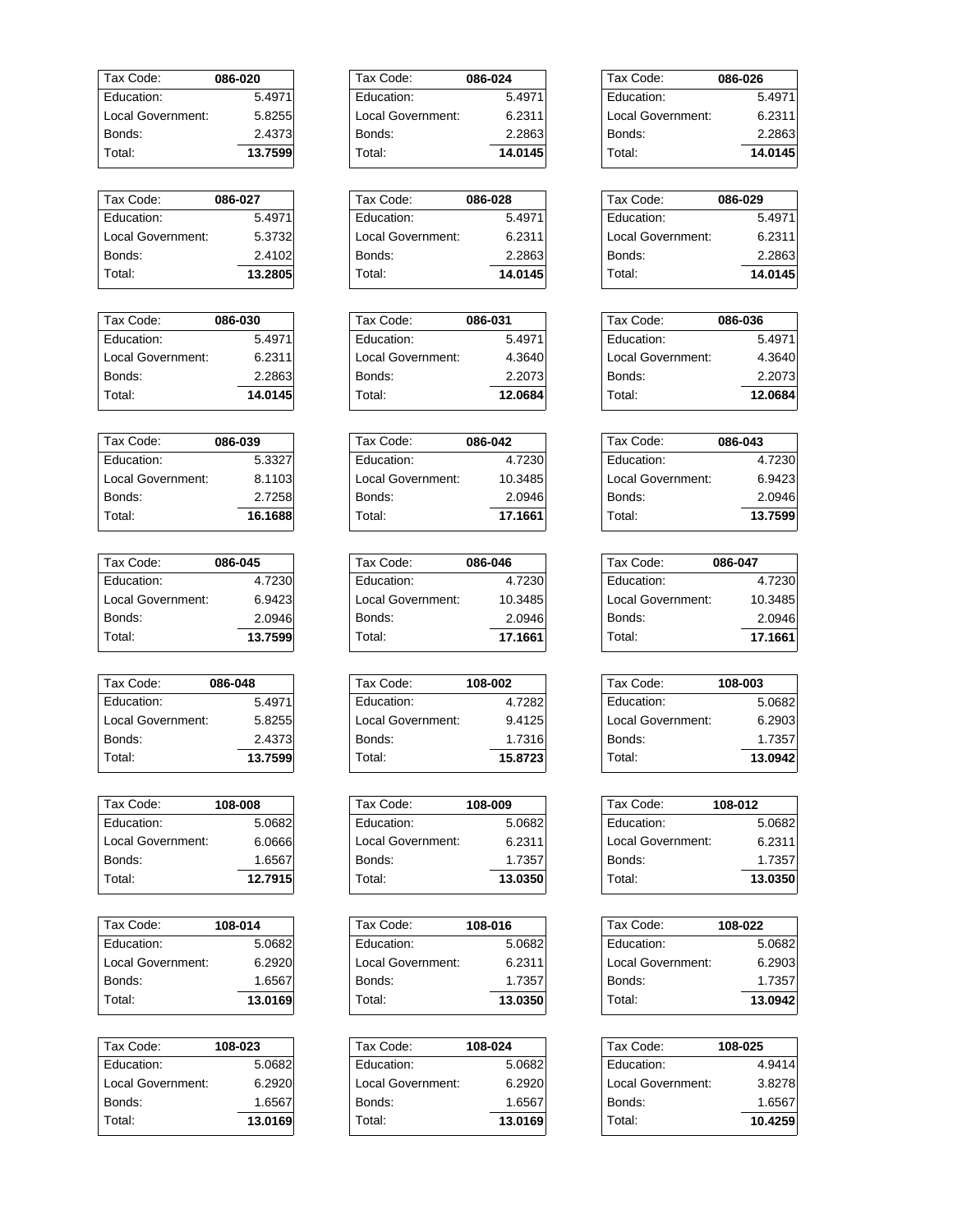| Tax Code:         | 108-026 |
|-------------------|---------|
| Fducation:        | 5.0682  |
| Local Government: | 6.2311  |
| Bonds:            | 1.7357  |
| Total:            | 13.0350 |

| Tax Code:         | 108-030 |
|-------------------|---------|
| Education:        | 5.0682  |
| Local Government: | 3.8299  |
| Bonds:            | 1.6567  |
| Total:            | 10.5548 |

| Tax Code:         | 115-002 |
|-------------------|---------|
| Fducation:        | 5.3460  |
| Local Government: | 9.6971  |
| Bonds:            | 4.7077  |
| Total:            | 19.7508 |

| Tax Code:         | 115-022 |
|-------------------|---------|
| Education:        | 5.7856  |
| Local Government: | 7.6817  |
| Bonds:            | 4.7867  |
| Total:            | 18.2540 |

| Tax Code:         | 115-045 |
|-------------------|---------|
| Fducation:        | 5.3460  |
| Local Government: | 9.6971  |
| Bonds:            | 4.7077  |
| Total:            | 19.7508 |
|                   |         |

| Tax Code:         | 115-048 |
|-------------------|---------|
| Education:        | 5.3460  |
| Local Government: | 9.6971  |
| Bonds:            | 4.7077  |
| Total:            | 19.7508 |

| 115-052                     |
|-----------------------------|
| 5.3460                      |
| 9.6971<br>Local Government: |
| 4.7077                      |
| 19.7508                     |
|                             |

| Tax Code:         | 302-011 |
|-------------------|---------|
| Fducation:        | 5.6941  |
| Local Government: | 6.4174  |
| Bonds:            | 2.0638  |
| Total:            | 14.1753 |

| Tax Code:         | 302-015 |
|-------------------|---------|
| Education:        | 5.6186  |
| Local Government: | 8.5115  |
| Bonds:            | 2.0638  |
| Total:            | 16.1939 |
|                   |         |

| 108-027 |
|---------|
| 5.0682  |
| 3.8891  |
| 1.6567  |
| 10.6140 |
|         |

| Tax Code:         | 108-031 |
|-------------------|---------|
| Education:        | 4.7282  |
| Local Government: | 9.4125  |
| Bonds:            | 1.7316  |
| Total:            | 15.8723 |

| Tax Code:         | 115-010 |
|-------------------|---------|
| Education:        | 5.7856  |
| Local Government: | 7.6817  |
| Bonds:            | 4.7867  |
| Total:            | 18.2540 |

| Tax Code:         | 115-039 |
|-------------------|---------|
| Education:        | 5.3460  |
| Local Government: | 9.6971  |
| Bonds:            | 4.7077  |
| Total:            | 19.7508 |

| Tax Code:         | 115-046 |
|-------------------|---------|
| Education:        | 5.3460  |
| Local Government: | 9.6971  |
| Bonds:            | 4.7077  |
| Total:            | 19.7508 |

| Tax Code:         | 115-050 |
|-------------------|---------|
| Education:        | 5.3460  |
| Local Government: | 9.6971  |
| Bonds:            | 4.7077  |
| Total:            | 19.7508 |

| Tax Code:         | 115-053 |
|-------------------|---------|
| Fducation:        | 5.3460  |
| Local Government: | 9.6971  |
| Bonds:            | 4.7077  |
| Total:            | 19.7508 |

| Tax Code:         | 302-013 |
|-------------------|---------|
| Education:        | 5.6242  |
| Local Government: | 12.5348 |
| Bonds:            | 2.3303  |
| Total:            | 20.4893 |

| Tax Code:         | 302-016 |
|-------------------|---------|
| Education:        | 5.6186  |
| Local Government: | 8.5115  |
| Bonds:            | 2.0638  |
| Total:            | 16.1939 |

| Tax Code:         | 108-028 |
|-------------------|---------|
| Education:        | 5.0682  |
| Local Government: | 6.2920  |
| Bonds:            | 1.6567  |
| Total∶            | 13.0169 |

| Tax Code:         | 108-032 |
|-------------------|---------|
| Education:        | 5.0682  |
| Local Government: | 6.2311  |
| Bonds:            | 1.7357  |
| Total:            | 13.0350 |

| Tax Code:         | 115-013 |
|-------------------|---------|
| Education:        | 5.7856  |
| Local Government: | 7.6817  |
| Bonds:            | 4.7867  |
| Total:            | 18.2540 |

| Tax Code:         | 115-040 |
|-------------------|---------|
| Education:        | 5.3460  |
| Local Government: | 9.6971  |
| Bonds:            | 4.7077  |
| Total:            | 19.7508 |

| Tax Code:         | 115-047 |
|-------------------|---------|
| Education:        | 5.3460  |
| Local Government: | 9.6971  |
| Bonds:            | 4.7077  |
| Total:            | 19.7508 |

| Tax Code:         | 115-051 |
|-------------------|---------|
| Education:        | 5.7856  |
| Local Government: | 7.6817  |
| Bonds:            | 4.7867  |
| Total:            | 18.2540 |
|                   |         |

| Tax Code:         | 302-005 |
|-------------------|---------|
| Education:        | 5.6941  |
| Local Government: | 6.4174  |
| Bonds:            | 2.0638  |
| Total:            | 14.1753 |

| Tax Code:         | 302-014 |
|-------------------|---------|
| Education:        | 5.6941  |
| Local Government: | 6.4174  |
| Bonds:            | 2.0638  |
| Total:            | 14.1753 |
|                   |         |

| Tax Code:         | 302-018 |
|-------------------|---------|
| Education:        | 5.6941  |
| Local Government: | 6.4174  |
| Bonds:            | 2.0638  |
| Total:            | 14.1753 |